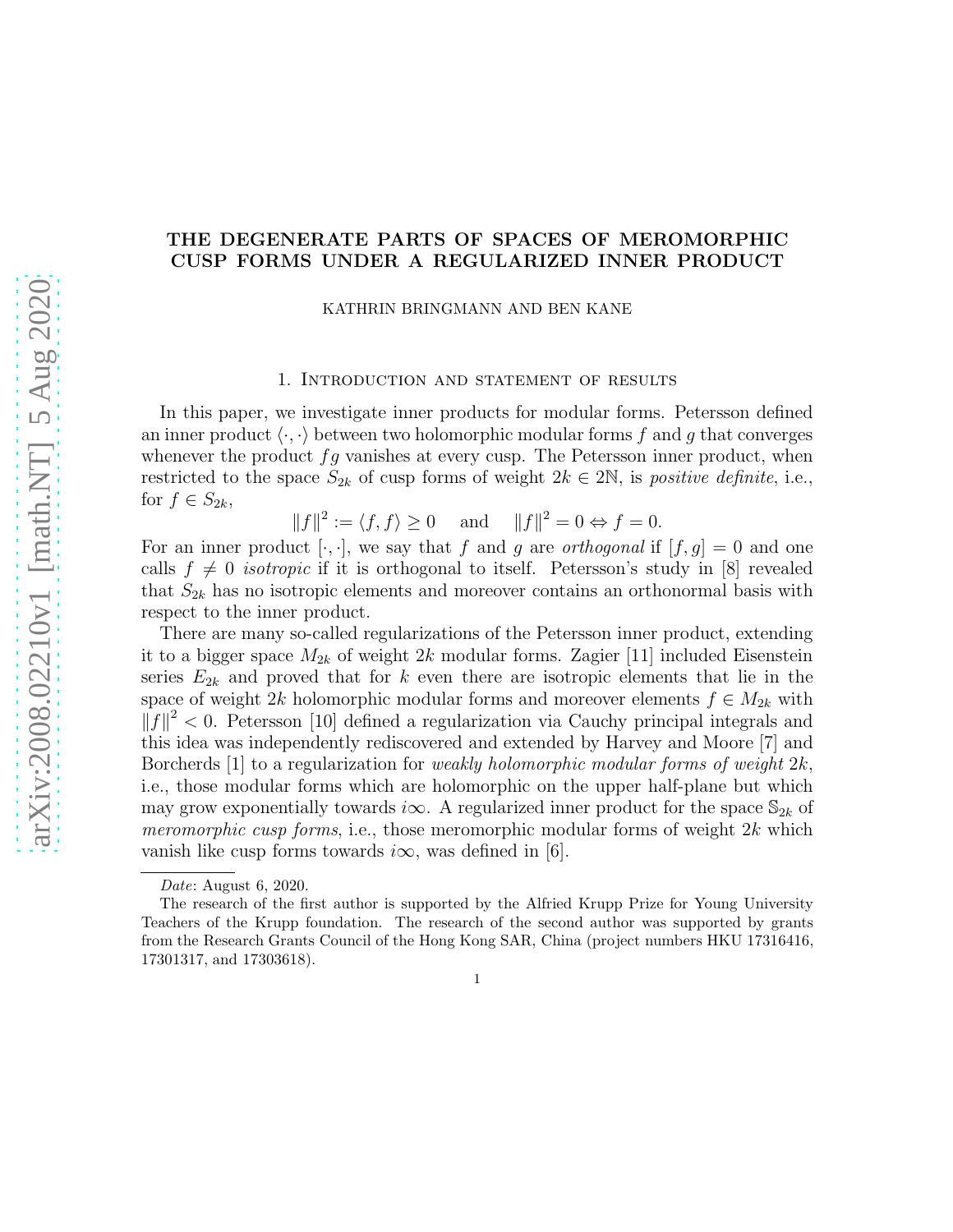In this paper we consider an inner product on natural subspaces that are related the elliptic expansions of a meromorphic modular form around points  $\mathfrak{z} \in \mathbb{H}$ . Define

 $\mathbb{S}^3_2$  $S_{2k}$  :  $\{f \in \mathbb{S}_{2k} : \text{ the only possible pole of } f \text{ in } SL_2(\mathbb{Z})\backslash \mathbb{H} \text{ lies at } \mathfrak{z} \}.$ 

Writing the elliptic expansion of  $f \in \mathbb{S}^3$  $a_{2k}$  around  $\mathfrak{z} \in \mathbb{H}$  as (see e.g. [10, (7)])

$$
f(z) = (z - \overline{\mathfrak{z}})^{-2k} \sum_{n \gg -\infty} c_{f,\mathfrak{z}}(n) X_{\mathfrak{z}}^{n}(z), \qquad (1.1)
$$

with  $X_3(z) := \frac{z-3}{z-3}$ , a short calculation shows that precisely the terms  $1-2k \leq n \leq -1$ contribute to  $\text{Res}_{z=i} f(z)$ . Interpreting the residue as an integral via the Residue Theorem, there is also a well-defined residue at cusps, and the constant term in the Fourier expansion of f is the only term that contributes to the residue of f at i∞. We hence draw a parallel between the terms  $1 - 2k \le n \le -1$  in the elliptic expansion and the constant term in the Fourier expansion. Hence the projection of weakly holomorphic modular forms to  $\mathbb{C}E_{2k}$  is completely determined by the residue. Paralelling this for meromorphic cusp forms, set

$$
\mathbb{E}_{2k}^{\mathfrak{z}} := \{ f \in \mathbb{S}_{2k}^{\mathfrak{z}} : c_{f,\mathfrak{z}}(n) = 0 \,\,\forall n \leq -2k \text{ and } \langle f, g \rangle = 0 \,\,\forall g \in S_{2k} \},
$$
  

$$
\mathbb{D}_{2k}^{\mathfrak{z}} := \{ f \in \mathbb{S}_{2k}^{\mathfrak{z}} : c_{f,\mathfrak{z}}(n) = 0 \,\,\forall 1 - 2k \leq n \leq -1 \text{ and } \langle f, g \rangle = 0 \,\,\forall g \in S_{2k} \}.
$$

For any element in  $\mathbb{S}^3_{2k}$  we can subtract an element of  $\mathbb{D}^3_2$  $\frac{3}{2k}$  plus an element of  $\mathbb{E}_2^3$  $\frac{3}{2k}$  to cancel its principal part in z, giving a cusp form. This yields the decomposition

$$
\mathbb{S}_{2k}^3 = S_{2k} \perp (\mathbb{E}_{2k}^3 \oplus \mathbb{D}_{2k}^3). \tag{1.2}
$$

Here and throughout we write  $\perp$  for an orthogonal decomposition and  $\oplus$  for direct sums. We let  $\mathbb{D}_{2k}$  denote the space spanned by all  $\mathbb{D}_{2k}$  with  $\mathfrak{z} \in \mathbb{H}$  and  $\mathbb{E}_{2k}$  be the space spanned by all  $\mathbb{E}_{2k}^3$  with  $\mathfrak{z} \in \mathbb{H}$ . Similarly, throughout the paper we define subspaces with singularities only possibly occurring at  $\mathfrak{z} \in \mathbb{H}$  and omit  $\mathfrak{z}$  in the notation for the space spanned by the union of all such subspaces with  $\mathfrak{z} \in \mathbb{H}$ .

So-called polar harmonic cusp forms appeared in [6] when evaluating the inner product between certain meromorphic cusp forms arising from positive-definite quadratic forms. These polar harmonic Maass forms are pre-images of meromorphic cusp forms under  $\xi_{\kappa} := 2iy^{\kappa} \frac{\partial}{\partial \overline{z}}$  (with  $z = x + iy \in \mathbb{H}$ ,  $\kappa = 2 - 2k$ ).

By Lemma 2.3 (2), (3), if  $\xi_{2-2k}(F) \in S_{2k}$ , then  $D^{2k-1}(F) \in \mathbb{D}_{2k}$ , with  $D := \frac{1}{2}$  and  $D^{2k-1}$  is surjective onto  $\mathbb{D}_{2k}$ . The following theorem therefore relates the  $2\pi i$  $\frac{\partial}{\partial z}$ , and  $D^{2k-1}$  is surjective onto  $\mathbb{D}_{2k}$ . The following theorem therefore relates the regularized inner product on  $\mathbb{D}_{2k}$  with the classical inner product on  $S_{2k}$ .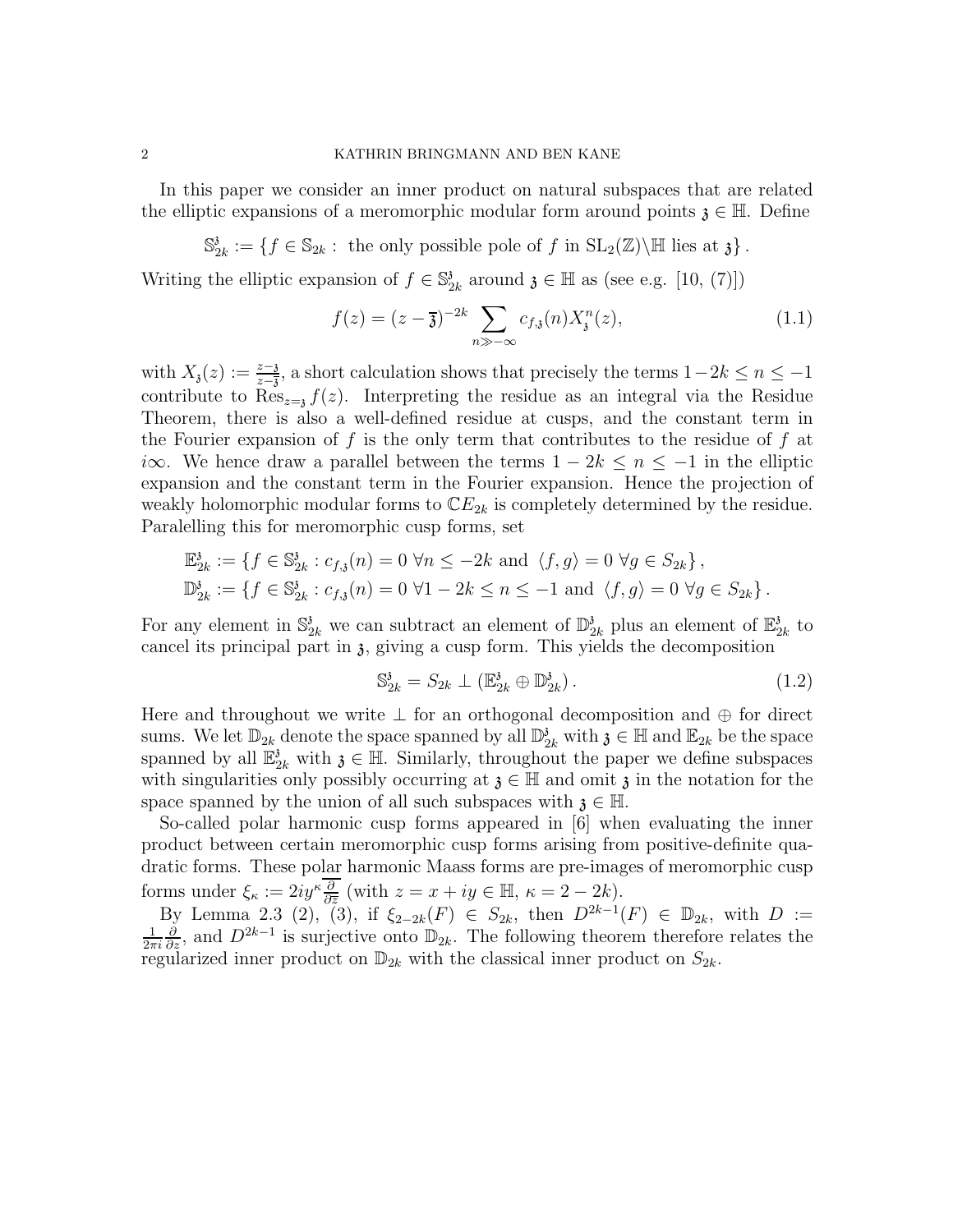**Theorem 1.1.** If F and G are polar harmonic cusp forms of weight  $2-2k$  ( $k \in \mathbb{N}_{\geq 2}$ ) for which  $\xi_{2-2k}(F), \xi_{2-2k}(G) \in \mathbb{D}_{2k} \perp S_{2k}$ , then

$$
\langle \xi_{2-2k}(F), \xi_{2-2k}(G) \rangle = -\frac{(4\pi)^{4k-2}}{(2k-2)!^2} \langle D^{2k-1}(G), D^{2k-1}(F) \rangle.
$$

Theorem 1.1 leads to a number of corollaries that help to better understand the inner product on  $\mathbb{S}_{2k}$ . We first use it to understand the *degenerate part* of  $\mathbb{D}_{2k}$ , i.e., the subspace of  $\mathbb{D}_{2k}$  that is orthogonal to all of  $\mathbb{D}_{2k}$ ; see Corollary 5.1 below for a more precise version.

Corollary 1.2. The degenerate part of  $\mathbb{D}_{2k}$  is  $D^{2k-1}(\mathbb{S}_{2-2k})$ .

Corollary 1.2 reduces the understanding of the inner product on  $\mathbb{D}_{2k}$  to its behaviour on  $\mathbb{D}_{2k}$  (mod  $D^{2k-1}(\mathbb{S}_{2-2k})$ ). We compute the inner product on this quotient space in the following corollary; a more formal version can be found in Corollary 5.2 below.

Corollary 1.3. After factoring out by  $D^{2k-1}(\mathbb{S}_{2-2k})$ , the inner product on  $\mathbb{D}_{2k}$  coincides with the inner product on  $S_{2k}$ . In particular, it is positive-definite.

Corollary 1.3 completely determines the inner product on  $\mathbb{D}_{2k}$ , so by  $(1.2)$  (extended to all  $\lambda$ ) it remains to determine the relationship of inner products between elements of  $\mathbb{E}_{2k}$  and  $\mathbb{S}_{2k}$ . As a step in this direction, for fixed  $\mathfrak{z} \in \mathbb{H}$  we investigate the inner product between  $\mathbb{S}^3_2$  $\frac{3}{2k}$  and other subspaces; see Corollary 5.4.

**Corollary 1.4.** For every  $\mathfrak{z} \in \mathbb{H}$ , the space  $\mathbb{S}_2^3$  $\frac{3}{2k}$  factored out by its degenerate part is finite-dimensional. The space  $\mathbb{D}_{2k}$  quotiented out by its subspace orthogonal to  $\mathbb{S}_2^3$  $\frac{3}{2k}$  is also finite-dimensional.

It is natural to ask if Theorem 1.1 holds more generally if the image of the polar harmonic cusp form under  $\xi_{2-2k}$  is an arbitrary meromorphic cusp form. It turns out that there is a subspace  $\mathscr{H}_{2-2k}^{\mathbb{E}}$  of polar harmonic Maass forms for which  $\xi_{2-2k}(F), D^{2k-1}(F) \in \mathbb{E}_{2k}$ ; see (2.9) below for the definition of the subspace and Lemma 2.5 (3) for its properties. Moreover, both maps are surjective from  $\mathscr{H}_{2-2k}^{\mathbb{E}}$  to  $\mathbb{E}_{2k}$ . Hence, since  $\mathbb{E}_{2k}$  is orthogonal to  $S_{2k}$ , if Theorem 1.1 would extend to  $\mathbb{S}_{2k}$ , then  $\mathbb{E}_{2k}$  would also be orthogonal to  $\mathbb{D}_{2k}$ ; see Lemma 5.5 for further details. We next see, however, that this is not the case; see Proposition 5.6 for a more formal version.

**Proposition 1.5.** Theorem 1.1 does not extend to  $\mathbb{S}_{2k}$ . In particular, the subspace of  $\mathbb{S}_{2k}$  orthogonal to all of  $\mathbb{E}_{2k}$  is precisely  $S_{2k}$ .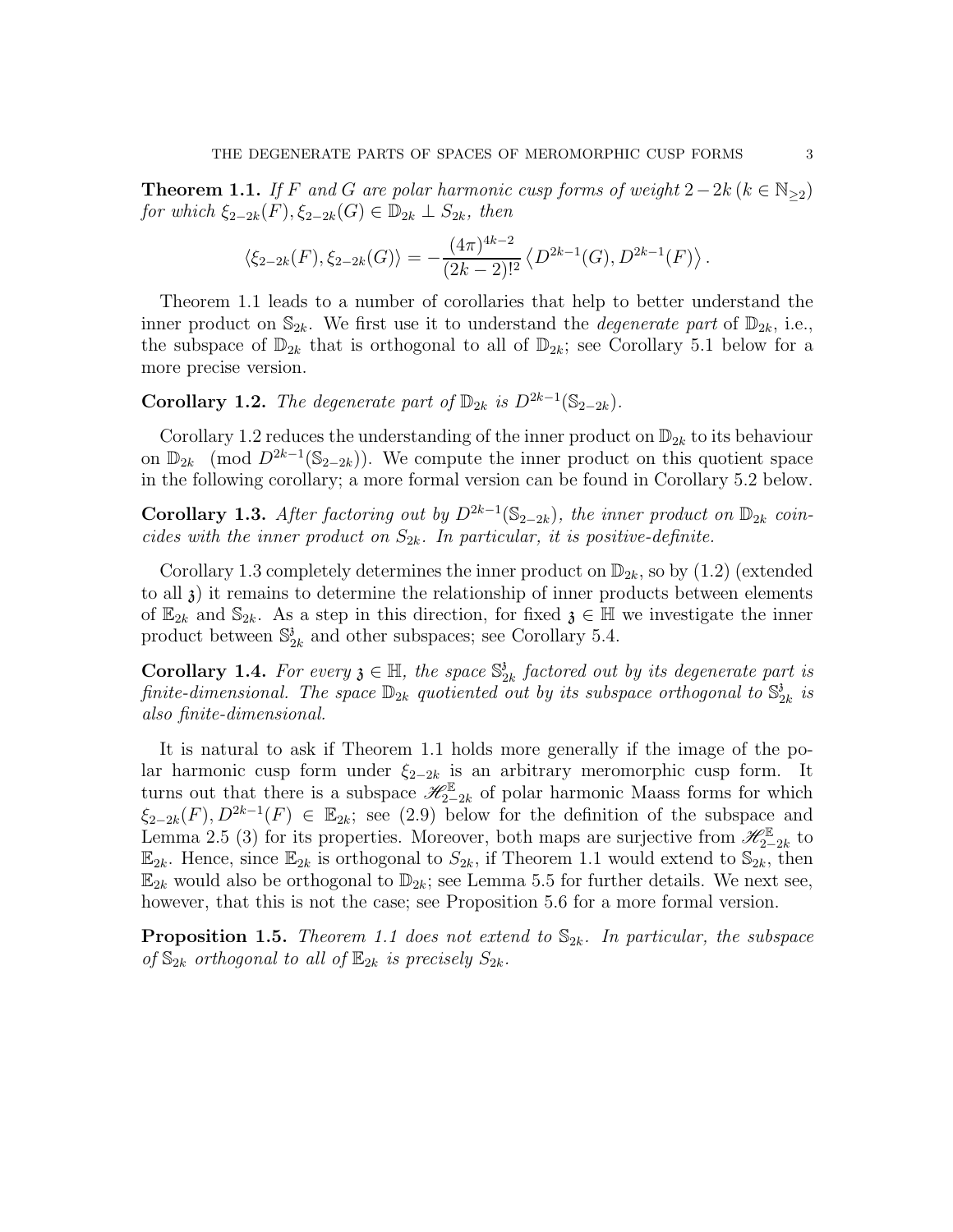#### 4 KATHRIN BRINGMANN AND BEN KANE

The paper is organized as follows. In Section 2, we introduce polar harmonic cusp forms more formally and recall known results about elliptic expansions and Poincaré series that span the spaces of polar harmonic cusp forms and meromorphic cusp forms. In Section 3, we evaluate the inner product between different Poincaré series. In Section 4, we prove Theorem 1.1. The corollaries of Theorem 1.1 about degenerate subspaces (i.e., Corollaries 1.2, 1.3, and 1.4) and Proposition 1.5 about the optimality of the conditions in Theorem 1.1 are proven in Section 5.

## 2. Preliminaries

2.1. Polar harmonic Maass forms. We begin by defining polar harmonic Maass forms. For  $M = \begin{pmatrix} a & b \\ c & d \end{pmatrix} \in SL_2(\mathbb{Z}), \ \kappa \in \mathbb{Z}$ , and  $F : \mathbb{H} \to \mathbb{C}$ , the slash-operator is

$$
F|_{2\kappa}M(z) := (cz+d)^{-2\kappa}F\left(\frac{az+b}{cz+d}\right).
$$

**Definition.** For  $\kappa \in \mathbb{Z}$ , a polar harmonic Maass form of weight  $2\kappa$  is a function  $F : \mathbb{H} \to \mathbb{C}$ , which is real-analytic outside a discrete set of  $\mathbb{C}$  and which satisfies the following conditions:

(1) For every  $M \in SL_2(\mathbb{Z})$ , we have  $F|_{2\kappa}M = F$ .

(2) We have  $\Delta_{2\kappa}(F) = 0$ , with the *weight*  $2\kappa$  *hyperbolic Laplace operator* 

$$
\Delta_{2\kappa} := -y^2 \left( \frac{\partial^2}{\partial x^2} + \frac{\partial^2}{\partial y^2} \right) + 2\kappa i y \left( \frac{\partial}{\partial x} + i \frac{\partial}{\partial y} \right).
$$

- (3) For every  $\mathfrak{z} \in \mathbb{H}$ , there exists a minimal  $n_0 = n_0(\mathfrak{z}) \in \mathbb{N}_0$  such that  $(z \mathfrak{z})^{n_0} F(z)$ is bounded in some neighborhood of z.
- (4) The function  $F$  grows at most linear exponentially at the cusps.

Polar harmonic Maass forms without singularities at  $i\infty$  are called *polar harmonic* cusp forms and the space of such forms is denoted by  $\mathscr{H}_{2\kappa}$ . Specifically, a polar harmonic Maass form F is a polar harmonic cusp form if it is bounded towards  $i\infty$ (resp. vanishes towards  $i\infty$ ) if  $\kappa \leq 0$  (resp.  $\kappa \geq 1$ ).

Differential operators acting on polar harmonic Maass forms play a significant role in this paper. For  $\kappa \leq 0$ , the operator  $D^{1-2\kappa}$ , which occurs in Theorem 1.1 with  $\kappa = 1 - k$ , maps weight  $2\kappa$  polar harmonic Maass forms to weight  $2 - 2\kappa$  meromorphic modular forms. The operator  $\xi_{2\kappa}$  which also appears before Theorem 1.1, also maps weight  $2\kappa$  polar harmonic Maass forms to weight  $2-2\kappa$  meromorphic modular forms. Note that  $\xi_{2\kappa}(\mathscr{H}_{2\kappa}) = \mathbb{S}_{2-2\kappa}$  by [4, Theorem 1.1 (1), (4), Proposition 4.1]. The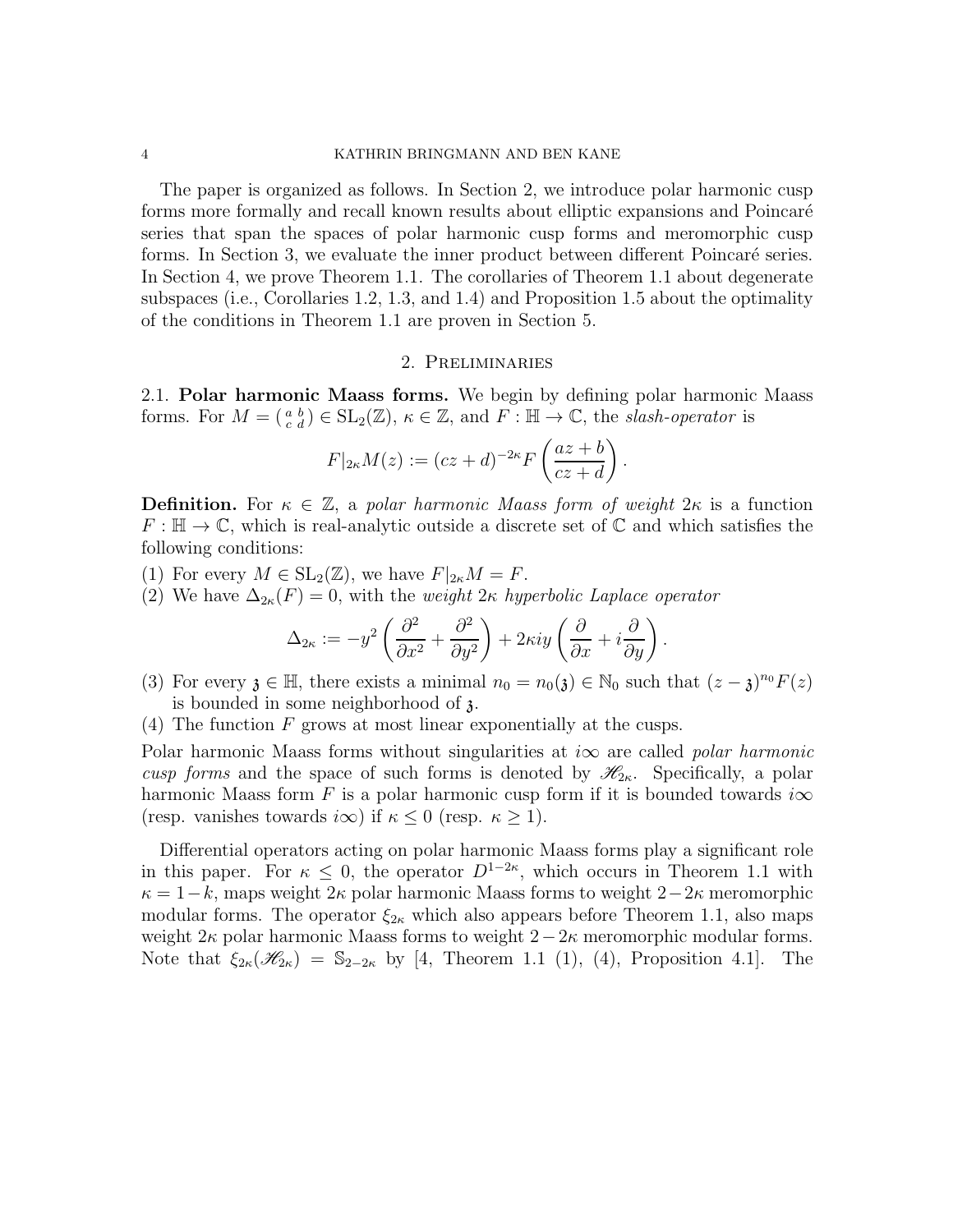subspace of  $\mathscr{H}_{2\kappa}$  consisting of those F for which  $\xi_{2\kappa}(F)$  is a cusp form is denoted by  $\mathscr{H}_{2\kappa}^{\text{cusp}}$ . The hyperbolic Laplace operator is related to  $\xi_{2\kappa}$ ,  $R_{2\kappa-2}$ , and  $L_{2\kappa}$  via

$$
\Delta_{2\kappa} = -\xi_{2-2\kappa} \circ \xi_{2\kappa} = -R_{2\kappa-2} \circ L_{2\kappa},
$$

where the *raising* and *lowering operators* are defined as

$$
R_{2\kappa} := 2i\frac{\partial}{\partial z} + \frac{2\kappa}{y}, \qquad L_{2\kappa} := -2iy^2\frac{\partial}{\partial \overline{z}}.
$$

2.2. The Flipping operator. For a function F transforming of weight  $2 - 2k \in$  $-2\mathbb{N}_0$  define the *flipping operator* 

$$
\mathfrak{F}_{2-2k}(F):=-\frac{y^{2k-2}}{(2k-2)!}\overline{R_{2-2k}^{2k-2}(F)},
$$

where iterated raising is defined by

$$
R_{2-2k}^n := R_{2n-2k} \circ \cdots \circ R_{4-2k} \circ R_{2-2k}
$$

The following lemma is given in [3, Proposition 5.15] (stated there for forms that only have singularities at  $i\infty$ , but the proof does not use this property).

## Lemma 2.1.

(1) The operator  $\mathfrak{F}_{2-2k}$  is an involution, i.e.,  $\mathfrak{F}_{2-2k} \circ \mathfrak{F}_{2-2k}$  is the identity.

(2) If  $\Delta_{2-2k}(F) = 0$ , then the  $\mathfrak{F}_{2-2k}$  satisfies

$$
\xi_{2-2k}(\mathfrak{F}_{2-2k}(F)) = \frac{(4\pi)^{2k-1}}{(2k-2)!}D^{2k-1}(F).
$$

(3) If  $\Delta_{2-2k}(F) = 0$ , then we have

$$
D^{2k-1}(\mathfrak{F}_{2-2k}(F)) = \frac{(2k-2)!}{(4\pi)^{2k-1}} \xi_{2-2k}(F).
$$

2.3. Elliptic expansions. We next consider elliptic expansions of polar harmonic Maass forms. For this, we define for  $0 \leq w < 1$  and  $a \in \mathbb{N}$  and  $b \in \mathbb{Z}$ 

$$
\beta_0(w;a,b) := \beta(w;a,b) - C_{a,b} \tag{2.1}
$$

where  $\beta(w; a, b) := \int_0^w t^{a-1} (1-t)^{b-1} dt$  is the *incomplete beta function* and

$$
\mathcal{C}_{a,b} := \sum_{\substack{0 \le j \le a-1 \\ j \neq -b}} \binom{a-1}{j} \frac{(-1)^j}{j+b}.
$$

Suppose that  $k \in \mathbb{N}$  and  $\mathfrak{z} \in \mathbb{H}$ .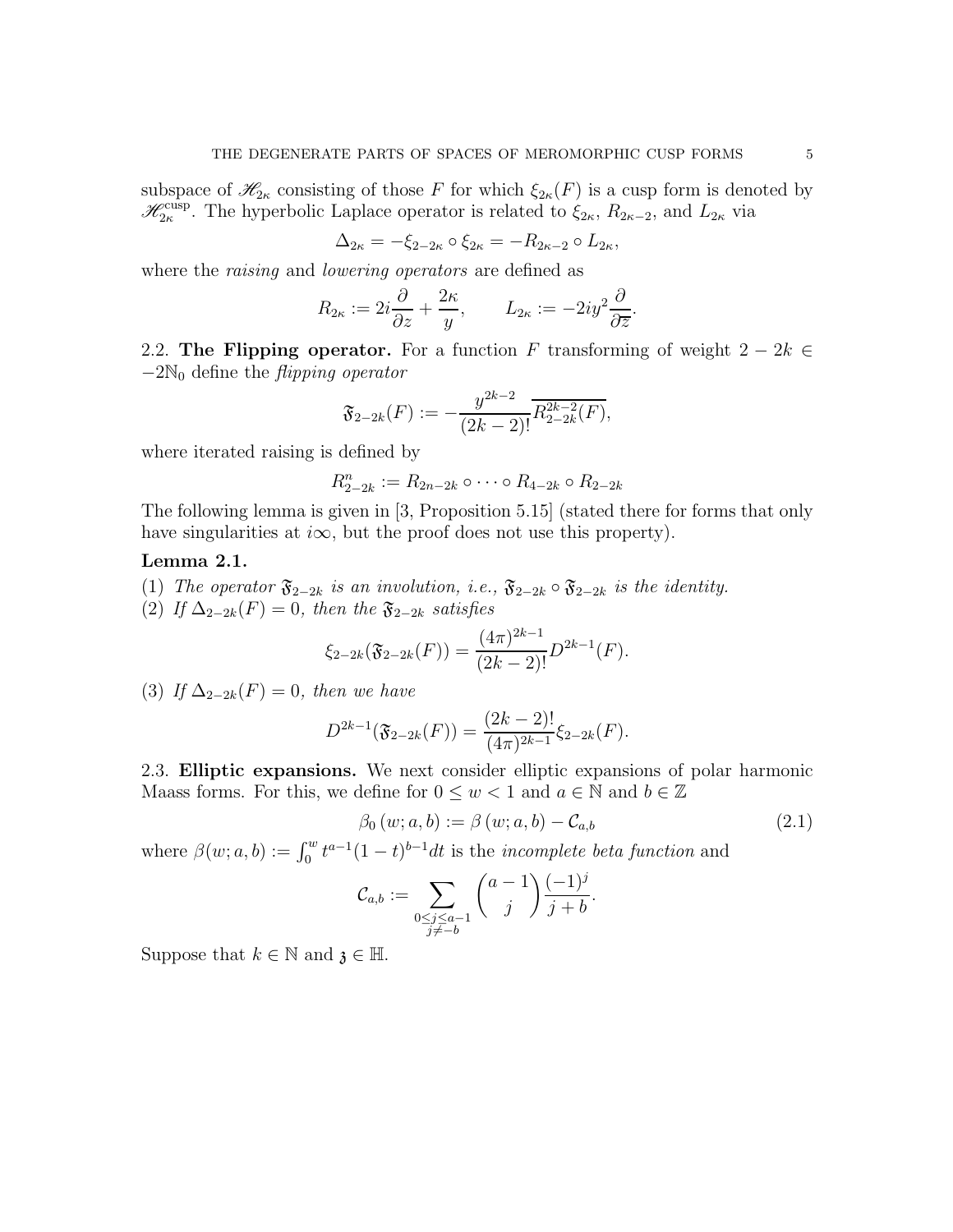(1) Suppose that F satisfies  $\Delta_{2\kappa}(F) = 0$  and for some  $n_0 \in \mathbb{N}$  the function  $r_i^{n_0}(z)F(z)$ is bounded in some neighborhood N around  $\mathfrak{z}$ , where  $r_{\mathfrak{z}}(z) := |X_{\mathfrak{z}}(z)|$ . Then there exist  $c_{F, \mathfrak{z}}^{\pm}(n) \in \mathbb{C}$  such that for  $z \in \mathcal{N}$  we have

$$
F(z) = (z - \overline{3})^{2k-2} \sum_{n \ge -n_0} c_{F,3}^+(n) X_3^n(z) + (z - \overline{3})^{2k-2} \sum_{n \le n_0} c_{F,3}^-(n) \beta_0 \left(1 - r_3^2(z); 2k - 1, -n\right) X_3^n(z). \tag{2.2}
$$

(2) If  $F \in \mathscr{H}_{2-2k}^{\text{cusp}}$ , then the second sum in (2.2) only runs over  $n < 0$ .

Remark. The expansion (2.2) was written slightly differently in [4, Proposition 2.2]. One obtains (2.2) by plugging in (2.1) to replace the incomplete  $\beta$ -functions appearing in [4, Proposition 2.2] with  $\beta_0$  for  $0 \leq n \leq 2k-2$ . The reason for this change of notation is that the coefficients  $c_{F, \mathbf{j}}^+(n)$  from the expansion in (2.2) naturally occur in our computation of the inner product in Lemma 3.1 below.

We define the *meromorphic part of the elliptic expansion* around  $\chi$  by

$$
F_{\mathfrak{z}}^{+}(z) := (z - \overline{\mathfrak{z}})^{2k-2} \sum_{n \ge -n_0} c_{F,\mathfrak{z}}^{+}(n) X_{\mathfrak{z}}^{n}(z)
$$
 (2.3)

and its non-meromorphic part by

$$
F_{\mathfrak{z}}^{-}(z) := (z - \overline{\mathfrak{z}})^{2k-2} \sum_{n \le n_0} c_{F,\mathfrak{z}}^{-}(n) \beta_0 \left(1 - r_{\mathfrak{z}}^{2}(z); 2k - 1, -n\right) X_{\mathfrak{z}}^{n}(z). \tag{2.4}
$$

The terms in (2.2) which grow as  $z \to z$  are called the *principal part of* F at z. Specifically, these are the terms in  $(2.3)$  with  $n < 0$  and those terms in  $(2.4)$  with  $n \geq 0$  (see [5, Lemma 5.4]). We furthermore define the *polynomial part* of F around  $\mathfrak{z}$ 

$$
p_{F,\mathfrak{z}}(z) := (z - \overline{\mathfrak{z}})^{2k-2} \sum_{n=0}^{2k-2} c_{F,\mathfrak{z}}^+(n) X_{\mathfrak{z}}^n(z).
$$

Note that  $p_{F,3}$  is the only contribution in (2.2) that is a polynomial in z. We show in Lemma 3.1 below that if  $f = \xi_{2-2k}(F) \in \mathbb{E}_{2k} \oplus \mathbb{D}_{2k}$ , then the polynomial part  $p_{F,3}$ naturally appears when computing the inner product between f and elements of  $\mathbb{E}^3$  $_{2k}^{\mathfrak z}$  .

Hence for  $f \in \mathbb{E}_{2k} \oplus \mathbb{D}_{2k}$  and  $g \in \mathbb{E}_2^3$  $\frac{3}{2k}$ , one "only" needs to determine  $p_{F,3}$  for some  $F \in \mathscr{H}_{2-2k}$  with  $\xi_{2-2k}(F) = f$  to compute the inner product  $\langle f, g \rangle$ . However, this inner product is difficult to compute if one only works with meromorphic modular forms of weight 2k; starting with f or  $D^{2k-1}(F)$ , the polynomial part is somewhat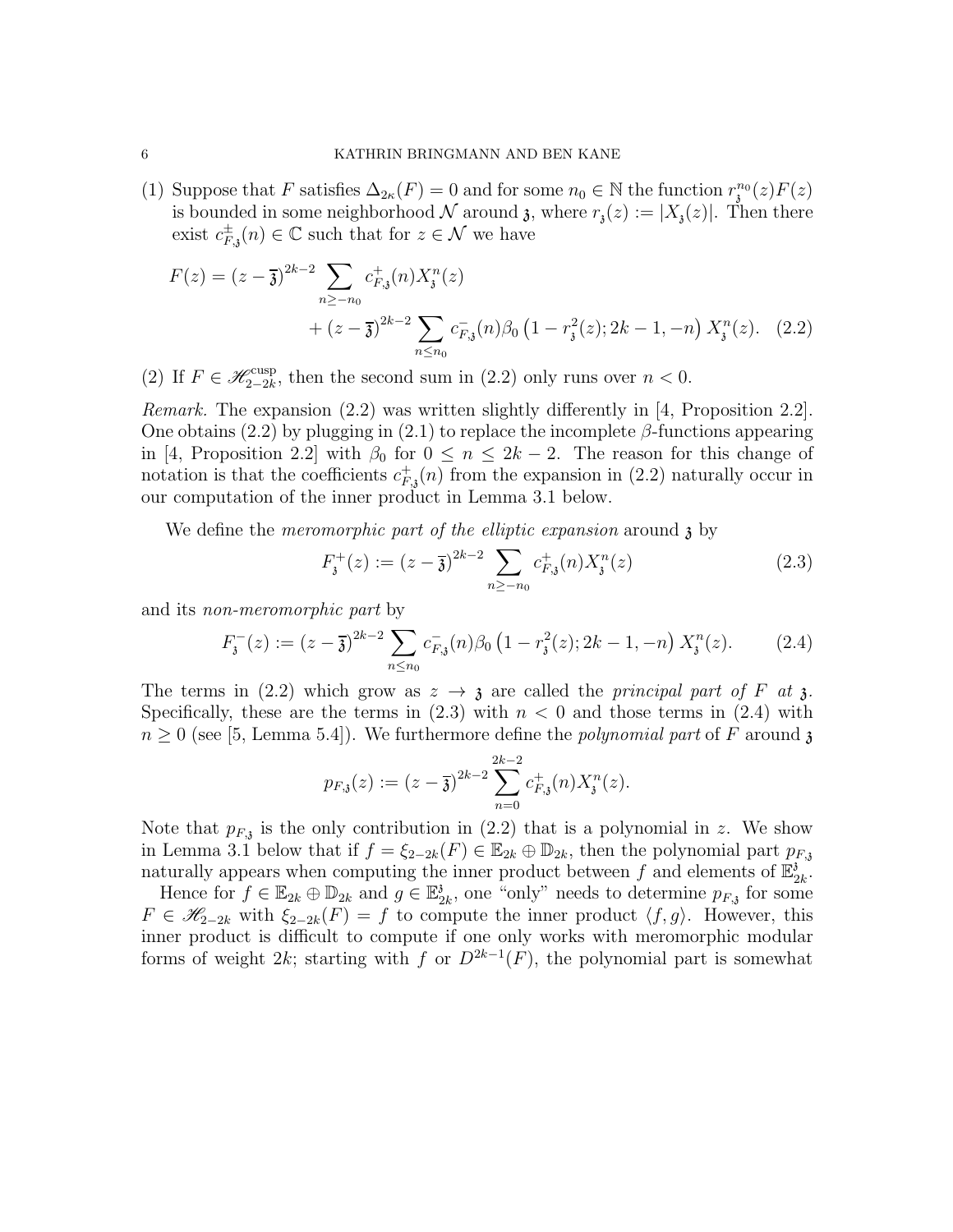mysterious because it is annihilated by  $\xi_{2-2k}$  and  $D^{2k-1}$ . Hence one cannot immediately compute the polynomial part simply by looking at elliptic expansions of weight 2k meromorphic cusp forms.

2.4. **Poincaré series.** For  $\mathfrak{z} \in \mathbb{H}$ ,  $k \in \mathbb{N}_{\geq 2}$ , and  $n \in \mathbb{Z}$ , we define the (meromorphic) elliptic Poincaré series (see for example [10, (22) and Satz 7]

$$
\Psi_{2k,m}^{\mathfrak z}:=\sum_{M\in \mathrm{SL}_2(\mathbb Z)} \psi_{2k,m}^{\mathfrak z}|_{2k}M,
$$

with

$$
\psi_{2k,m}^{\delta}(z) := (z - \overline{\mathfrak{z}})^{-2k} X_{\mathfrak{z}}^m(z).
$$

The following lemma is due to Petersson (see [9, Satz 7] and [10, Satz 7]).

## Lemma 2.2.

- (1) For any  $\mathfrak{z} \in \mathbb{H}$ , the space  $S_{2k}$  is spanned by  $\{\Psi_{2k,m}^{\mathfrak{z}} : m \in \mathbb{N}_0\}$ .
- (2) For any  $\mathfrak{z} \in \mathbb{H}$ , the set  $\{\Psi_{2k,m}^{\mathfrak{z}}: -2k < m < 0\}$  is a basis for  $\mathbb{E}_2^{\mathfrak{z}}$  $_{2k}^3$  and  $\mathbb{E}_{2k}$  is spanned by  $\{\Psi_{2k,m}^3 : m \in \mathbb{Z}, 1-2k \leq m \leq -1, \mathfrak{z} \in \mathbb{H}\}.$
- (3) For any  $\mathfrak{z} \in \mathbb{H}$ , a basis for  $\mathbb{D}_2^3$  $\frac{3}{2k}$  is given by  $\{\Psi_{2k,m}^3 : m \leq -2k\}$  and  $\mathbb{D}_{2k}$  is spanned by  $\{\Psi_{2k,m}^{\delta} : m \in \mathbb{Z}, m \leq -2k, \mathfrak{z} \in \mathbb{H}\}.$

*Proof.* Part (1) is part of [9, Satz 7]. For (2), (3), the principal parts of  $\Psi_{2k,m}^{3}$  were determined in [10, Satz 7] to be constant multiples of  $\psi_{2k,m}^{\delta}$ . Restricting m as in (2) (resp. (3)) matches the principal part conditions in the definition of  $\mathbb{E}_{2k}$  (resp.  $\mathbb{D}_{2k}$ ). Moreover, for fixed  $\mathfrak{z}$  the forms  $\Psi_{2k,m}^{\mathfrak{z}}$  with  $m < 0$  are clearly linearly independent. The orthogonality of  $\Psi_{2k,m}^3$  to cusp forms for  $m < 0$  was shown in [10, Satz 8].  $\Box$ 

Next consider *harmonic elliptic Poincaré series* given by  $([4, (4.5),$  Theorem 4.3])

$$
\mathbb{P}^{\mathfrak{z}}_{2-2k,m} := \sum_{M \in \mathrm{SL}_2(\mathbb{Z})} \varphi^{\mathfrak{z}}_{2-2k,m} |_{2-2k} M,
$$

where

$$
\varphi_{2-2k,m}^{\mathfrak{z}}(z) := (z - \overline{\mathfrak{z}})^{2k-2} \beta \left(1 - r_{\mathfrak{z}}^{2}(z); 2k - 1, -m\right) X_{\mathfrak{z}}^{m}(z).
$$

For  $k \in \mathbb{N}_{\geq 2}$ , the Poincaré series  $\mathbb{P}^3_{2-2k,m}$  and  $\Psi^3_{2k,m}$  are related via the differential operators  $\xi_{2-2k}$  and  $D^{2k-1}$ .

Lemma 2.3. Let  $k \in \mathbb{N}_{\geq 2}$ .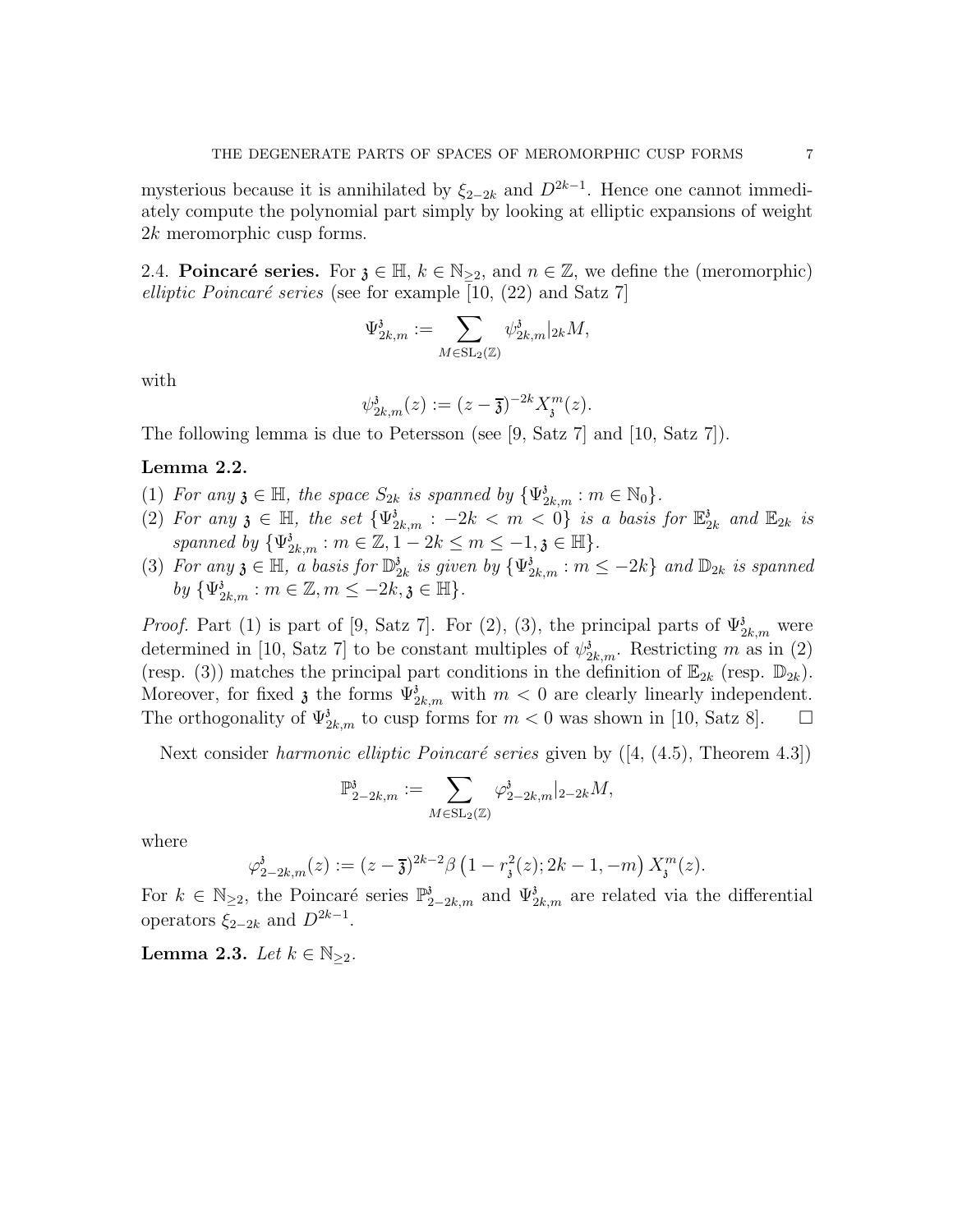(1) We have

$$
\xi_{2-2k} \left( \mathbb{P}_{2-2k,m}^{\mathfrak{z}} \right) = (4\mathbf{y})^{2k-1} \Psi_{2k,-m-1}^{\mathfrak{z}}.
$$

(2) We have

$$
D^{2k-1} \left( \mathbb{P}_{2-2k,m}^{\delta} \right) = -(2k-2)! \left( \frac{\mathbb{y}}{\pi} \right)^{2k-1} \Psi_{2k,m+1-2k}^{\delta}
$$

(3) If  $F \in \mathscr{H}_{2-2k}$  satisfies  $\xi_{2-2k}(F) \in S_{2k}$ , then  $D^{2k-1}(F) \in \mathbb{D}_{2k}$ .

*Proof.* (1) and (2) follow by [4, Theorem 4.3].

(3) By [4, Theorem 4.3], the space  $\mathscr{H}_{2-2k}$  is spanned by the Poincaré series  $\mathbb{P}^3_{2-2k,m}$ . Hence for  $F \in \mathscr{H}_{2-2k}$ , there exist  $c_{m,i} \in \mathbb{C}$  (only finitely many non-zero) for which

$$
F = \sum_{m \in \mathbb{Z}} \sum_{\mathfrak{z} \in \mathbb{H}} c_{m,\mathfrak{z}} \mathbb{P}_{2-2k,m}^{\mathfrak{z}}.
$$
 (2.5)

.

Using part  $(2)$ , we have

$$
D^{2k-1}(F) = -(2k-2)! \sum_{\mathfrak{z} \in \mathbb{H}} \left(\frac{\mathfrak{y}}{\pi}\right)^{2k-1} \sum_{m \in \mathbb{Z}} c_{m,\mathfrak{z}} \Psi_{2k,m+1-2k}^{\mathfrak{z}}.
$$
 (2.6)

Combining part (1) with Lemma 2.2 (1) and noting that the intersection of  $\mathbb{E}_{2k} \oplus \mathbb{D}_{2k}$ with  $S_{2k}$  is trivial by definition, (2.5) implies that  $\xi_{2-2k}(F) \in S_{2k}$  if and only if

$$
\sum_{m\geq 0}\sum_{\mathfrak{z}\in\mathbb{H}}c_{m,\mathfrak{z}}\mathbb{P}_{2-2k,m}^{\mathfrak{z}}=0.
$$

Under this restriction, (2.6) and Lemma 2.2 (3) imply that  $D^{2k-1}(F) \in \mathbb{D}_{2k}$ .  $\Box$ 

Lemma 2.3 (1) yields a relationship between the elliptic coefficients of  $\mathbb{P}^3_{2-2k,n}$  and  $\Psi_{2k,m}^3$  for certain n, m. Define  $\delta_{30,3} := 1$  if  $\mathfrak{z}_0$  is equivalent under the action of  $SL_2(\mathbb{Z})$ to **z** and  $\delta_{30,3} := 0$  otherwise and let  $\omega_i := \#\Gamma_i$  be the size of the stabilizer group  $\Gamma_i$ of  $\mathfrak{z}$  in PSL<sub>2</sub>( $\mathbb{Z}$ ). The elliptic expansion of  $\Psi_{2k,m}^{\mathfrak{z}}$  is given by (see [6, (2.26)])

$$
\Psi_{2k,m}^{\mathfrak{z}}(z) = 2\omega_{\mathfrak{z}}(z-\overline{\varrho})^{-2k} \left( \delta_{\mathfrak{z},\varrho} X_{\varrho}^{m}(z) + \sum_{n\geq 0} c_{m,\varrho}^{\mathfrak{z}}(n) X_{\varrho}^{n}(z) \right).
$$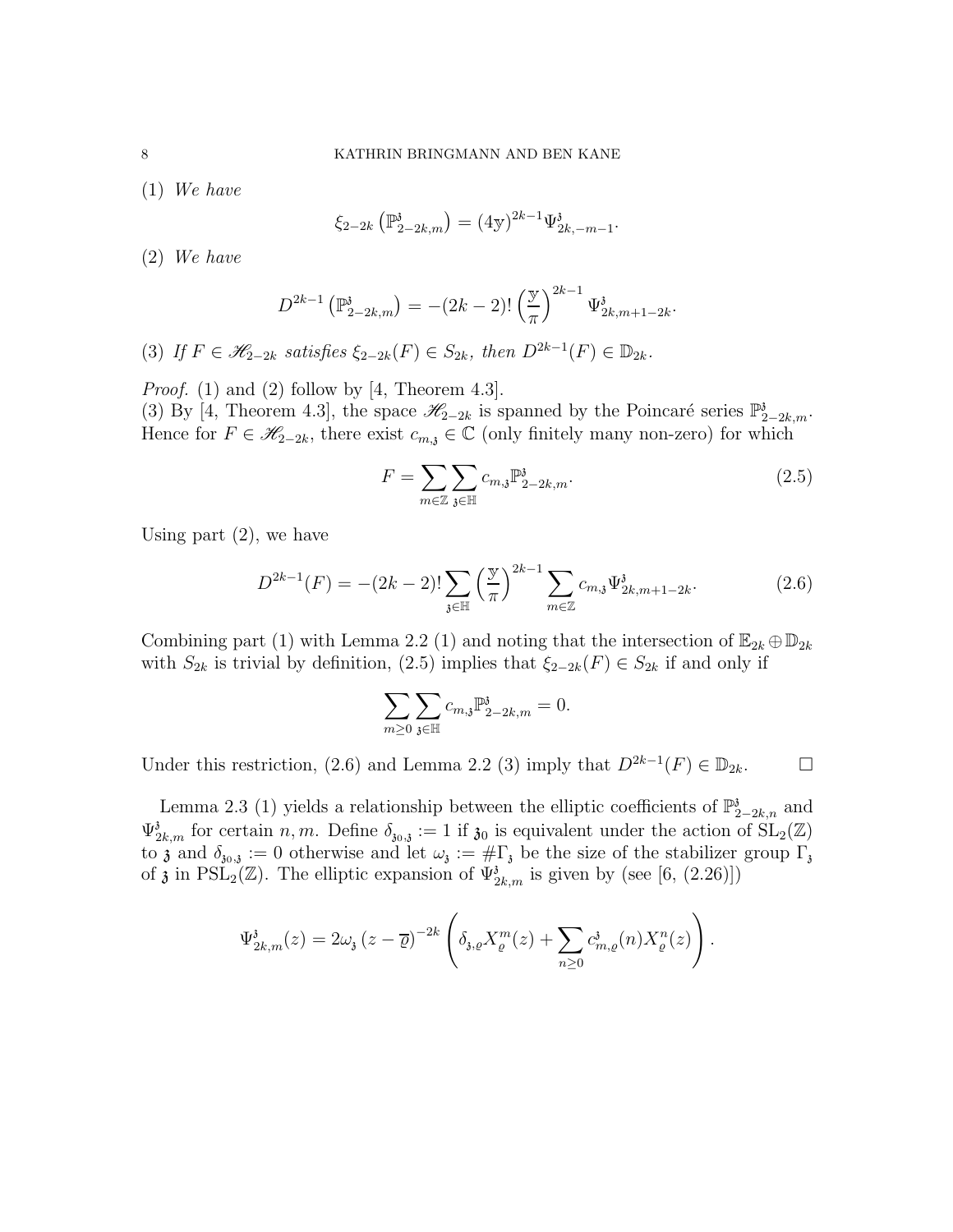For  $\mathfrak{z}_0 \in \mathbb{H}$ , as in (2.2) we write (see [4, Theorem 4.3] for the principal part)

$$
\mathbb{P}_{2-2k,m+k-1}^{30}(z) = 2\omega_{30}\delta_{30,3}(z-\overline{3})^{2k-2}\left(\delta_{m<1-k}\mathcal{C}_{2k-1,1-k-m} + \delta_{m\geq 1-k}\beta_0\left(1 - r_i^2(z); 2k-1, 1-k-m\right)\right)X_{\mathfrak{z}}^{m+k-1}(z) + 2\omega_{30}(z-\overline{3})^{2k-2}
$$

$$
\times \left(\sum_{n\geq 0} c_{m,\mathfrak{z}}^{30,+}(n)X_{\mathfrak{z}}^n(z) + \sum_{n\leq -1} c_{m,\mathfrak{z}}^{30,-}(n)\beta_0\left(1 - r_{\mathfrak{z}}^2(z); 2k-1, -n\right)X_{\mathfrak{z}}^n(z)\right). \tag{2.7}
$$

For  $F = \mathbb{P}_{2-2k,k-1\pm m}^{30}$  and  $\mathfrak{z} \in \mathbb{H}$ , we have  $n_0(\mathfrak{z}) = 0$  if  $\mathfrak{z}$  is not equivalent under  $SL_2(\mathbb{Z})$ to  $\mathfrak{z}_0$  and by [5, Lemma 5.4] and [4, Theorem 4.3] we have  $n_0(\mathfrak{z}_0) = |k - 1 \pm m| +$  $\delta_{k-1=\mp m}$ . Set

$$
b_{m,3}^{30}(n)
$$
  
\n
$$
:=\begin{cases}\n-\frac{(-n+2k-2)!}{(-n-1)!}2\omega_{30}\delta_{30,3}\delta_{n=m+k-1}\mathcal{C}_{2k-1,1-k-m} & \text{if } n < 0, \\
-2(2k-2)!\omega_{30}\delta_{30,3}\delta_{n=k-1+m} & \text{if } 0 \le n \le \min(n_0, 2k-2), \\
2\omega_{30}\frac{n!}{(n+1-2k)!}c_{m,3}^{30,+}(n) & \text{if } n \ge 2k-1.\n\end{cases}
$$
\n(2.8)

This constant appears for a more general  $F \in \mathcal{H}_{2-2k}$  in [4, Proposition 2.3]. We have the following relationship between the elliptic coefficients.

## Lemma 2.4.

(1) We have

$$
\xi_{2-2k} \left( \mathbb{P}_{2-2k,k-1-m}^{30}(z) \right)
$$
  
= 
$$
\frac{(4\mathbf{y})^{2k-1} 2\omega_{30}}{(z-\overline{\mathbf{y}})^{2k}} \sum_{n \le n_0} \left( \overline{c}_{-m,3}^{30,-}(n) + \delta_{3,30} \delta_{-m > k-1} \delta_{n=k-1-m} \right) X_{\mathbf{y}}^{-n-1}(z),
$$
  

$$
D^{2k-1} \left( \mathbb{P}_{2-2k,k-1+m}^{30}(z) \right) = \left( \frac{\mathbf{y}}{\pi} \right)^{2k-1} (z-\overline{\mathbf{y}})^{-2k} \sum_{n \ge -n_0} b_{m,3}^{30}(n) X_{\mathbf{y}}^{n+1-2k}(z).
$$

(2) For  $n \leq n_0$ , we have

$$
\overline{c_{-m,3}^{30,-}(n)} + \delta_{\mathfrak{z},\mathfrak{z}_0} \delta_{-m>k-1} \delta_{n=k-1-m} = \left(\frac{\mathbb{y}_0}{\mathbb{y}}\right)^{2k-1} \left(c_{m-k,\mathfrak{z}}^{30}(-n-1) + \delta_{\mathfrak{z},\mathfrak{z}_0} \delta_{n=k-1-m}\right).
$$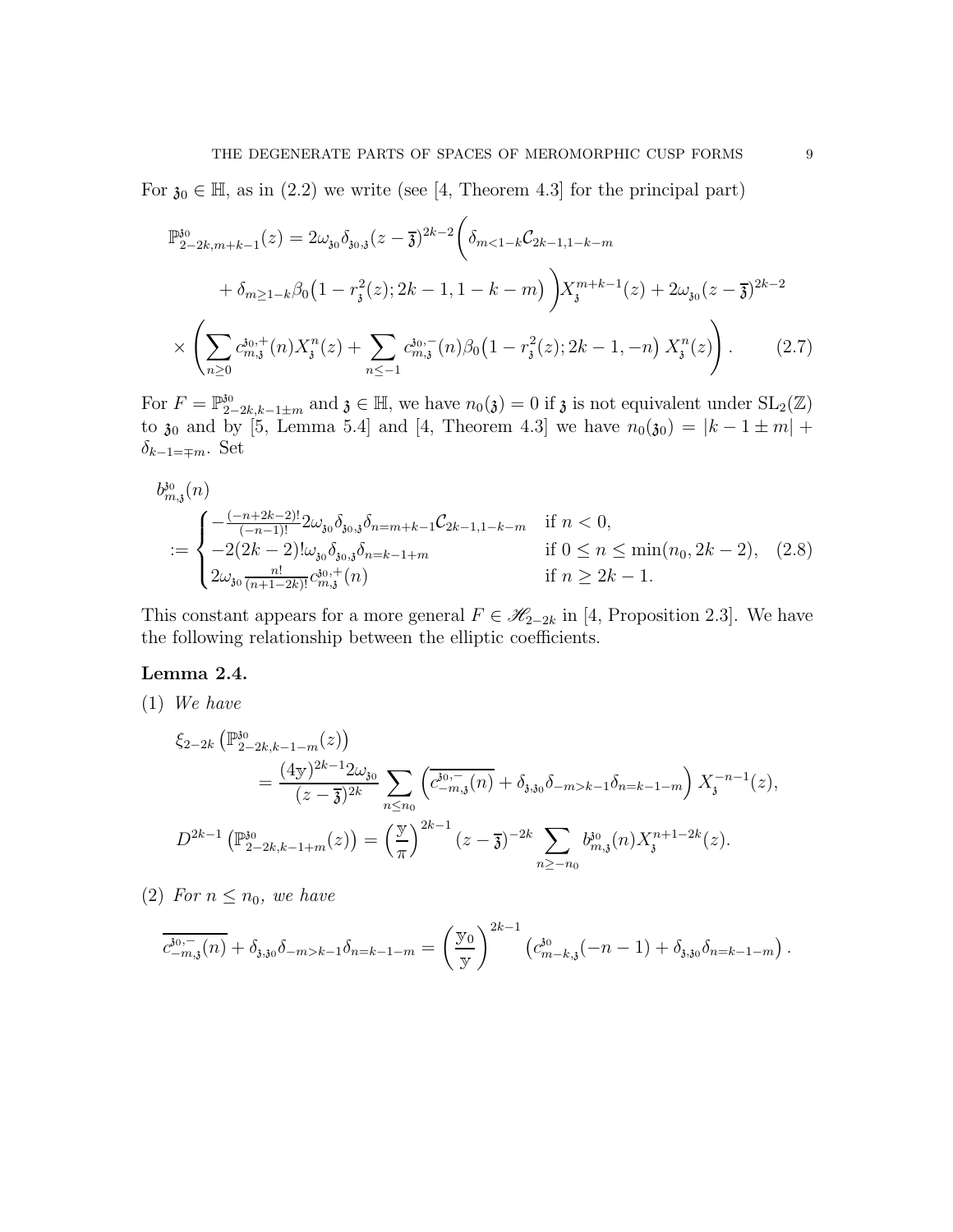(3) For  $n \geq -n_0$  we have, where here and throughout for  $\mathfrak{z}_j \in \mathbb{H}$  we write  $\mathfrak{z}_j = x_j + iy_j$ ,

$$
b_{m,\mathfrak{z}}^{\mathfrak{z}_0}(n) = -(2k-2)! \left(\frac{\mathfrak{y}_0}{\mathfrak{y}}\right)^{2k-1} 2\omega_{\mathfrak{z}_0} \left(c_{m-k,\mathfrak{z}}^{\mathfrak{z}_0}(n+1-2k) + \delta_{\mathfrak{z},\mathfrak{z}_0} \delta_{n=k-1+m}\right).
$$

*Proof.* (1) Note that for  $0 \le n \le 2k-2$ ,  $(z-\overline{\mathfrak{z}})^{2k-2}X_{\mathfrak{z}}^n(z)$  is a polynomial in z of degree at most  $2k-2$ . Therefore it is annihilated by both  $\xi_{2-2k}$  and  $D^{2k-1}$ , so the change in the definition of the elliptic expansion  $(2.2)$  in comparison with  $[4,$  Proposition 2.2] does not change the elliptic expansions of the images under  $\xi_{2-2k}$  or  $D^{2k-1}$  of a polar harmonic Maass form. The claim then follows directly by plugging in [4, Proposition 2.3].

(2) The claim follows directly from part (1) and Lemma 2.3 (1).

(3) The claim follows directly from part (1) and Lemma 2.3 (2).  $\Box$ 

2.5. Spaces of polar harmonic Maass forms and differential operators. Consider the following subspaces of  $\mathscr{H}_{2-2k}^3$ :

$$
\mathscr{H}_{2-2k}^{\mathfrak{z},\text{cusp}} := \bigoplus_{m \geq k} \mathbb{CP}_{2-2k,k-1-m}^{\mathfrak{z}}, \qquad \mathscr{H}_{2-2k}^{\mathfrak{z},\mathbb{E}} := \bigoplus_{|m| < k} \mathbb{CP}_{2-2k,k-1+m}^{\mathfrak{z}}.\tag{2.9}
$$

The definitions of these spaces are motivated by the following lemma.

**Lemma 2.5.** Let  $F \in \mathcal{H}_{2-2k}$  be given.

- (1) We have  $\xi_{2-2k}(F) \in S_{2k}$  if and only if  $F \in \mathscr{H}_{2-2k}^{\text{cusp}}$ . Moreover,  $\xi_{2-2k}$  is surjective onto  $S_{2k}$ .
- (2) We have  $D^{2k-1}(F) \in \mathbb{D}_{2k}$  if and only if  $F \in \mathscr{H}_{2-2k}^{\text{cusp}} \oplus \text{ker}(D^{2k-1})$ . Moreover,  $D^{2k-1}$  is surjective onto  $\mathbb{D}_{2k}$ .
- (3) For  $F \in \mathscr{H}_{2-2k}^{3,\mathbb{E}},$  we have  $\xi_{2-2k}(F), D^{2k-1}(F) \in \mathbb{E}_2^3$  $\frac{3}{2k}$ . Moreover, both  $\xi_{2-2k}$  and  $D^{2k-1}$  are surjective restricted to  $\mathscr{H}_{2-2k}^{\mathbb{E}}$ .

Proof. (1) We may write

$$
F=\sum_{m\in\mathbb{Z}}\sum_{\mathfrak{z}\in\mathbb{H}}c_{k-1-m,\mathfrak{z}}\mathbb{P}_{2-2k,k-1-m}^{\mathfrak{z}}.
$$

By Lemma 2.3 (1), we have

$$
\xi_{2-2k}(F) = \sum_{m \in \mathbb{Z}} \sum_{\mathfrak{z} \in \mathbb{H}} \overline{c_{k-1-m,\mathfrak{z}}}(4\mathfrak{y})^{2k-1} \Psi_{2k,m-k}^{\mathfrak{z}}.
$$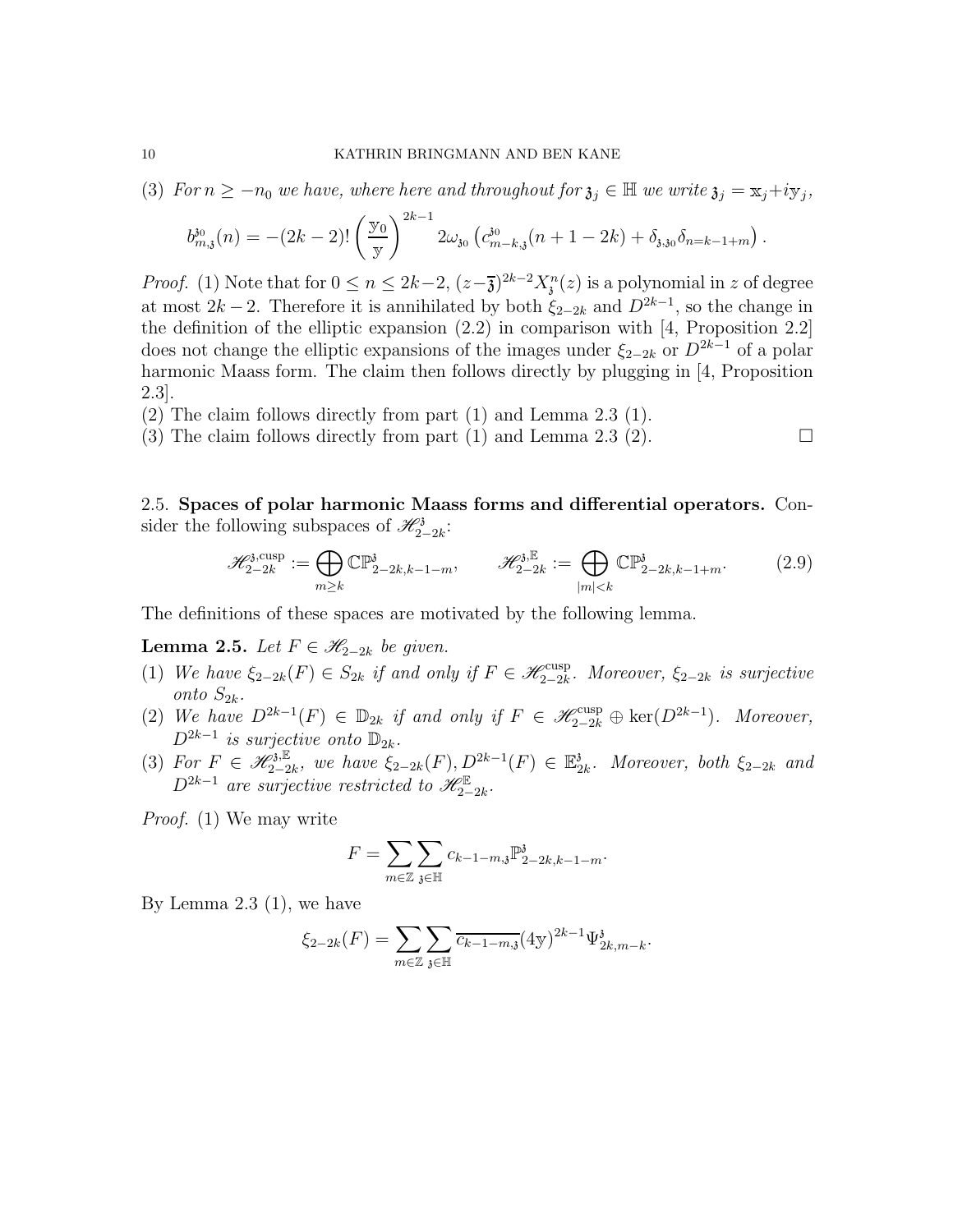We then split  $F = F_1 + F_2 + F_3$  with

$$
F_1 := \sum_{m \geq k} \sum_{\substack{\mathfrak{z} \in \mathbb{H} \\ \mathfrak{z} \neq 0}} c_{k-1-m,\mathfrak{z}} \mathbb{P}_{2-2k,k-1-m}^{\mathfrak{z}} \in \mathcal{H}_{2-2k}^{\text{cusp}}, \quad F_2 := \sum_{-k < m < k} \sum_{\substack{\mathfrak{z} \in \mathbb{H} \\ \mathfrak{z} \neq 0}} c_{k-1-m,\mathfrak{z}} \mathbb{P}_{2-2k,k-1-m}^{\mathfrak{z}},
$$
\n
$$
F_3 := \sum_{m \leq -k} \sum_{\substack{\mathfrak{z} \in \mathbb{H} \\ \mathfrak{z} \neq 0}} c_{k-1-m,\mathfrak{z}} \mathbb{P}_{2-2k,k-1-m}^{\mathfrak{z}}.
$$

Lemma 2.3 (1) and Lemma 2.2 (1) then imply that  $\xi_{2-2k}(F_1) \in S_{2k}$ , and hence  $\xi_{2-2k}(F) \in S_{2k}$  if and only if  $\xi_{2-2k}(F_2 + F_3) \in S_{2k}$ . By Lemma 2.3 (1) and Lemma 2.2 (2), (3), we have  $\xi_{2-2k}(F_2 + F_3) \in \mathbb{E}_{2k} \oplus \mathbb{D}_{2k}$ . Since  $\mathbb{E}_{2k} \oplus \mathbb{D}_{2k} \cap S_{2k} = \{0\}$ , we require that  $\xi_{2-2k}(F_2 + F_3) = 0$ . The kernel of  $\xi_{2-2k}$  inside  $\mathscr{H}_{2-2k}$  is  $\mathbb{S}_{2-2k}$  and (2.7) implies that the principal part of  $F_2 + F_3$  is non-meromorphic if it is nonzero. Thus  $F_2 + F_3 \in \mathbb{S}_{2-2k}$  if and only if  $F_2 + F_3 = 0$ .

(2) We again split  $F = F_1 + F_2 + F_3$  with  $F_j$  as in part (1). Since  $\xi_{2-2k}(F_1) \in S_{2k}$  by part (1), Lemma 2.3 (3) implies that  $D^{2k-1}(F_1) \in \mathbb{D}_{2k}$ . Thus  $D^{2k-1}(F) \in \mathbb{D}_{2k}$  if and only if  $D^{2k-1}(F_2 + F_3) = D^{2k-1}(F - F_1) \in \mathbb{D}_{2k}$ . Since the projection of  $F_2 + F_3$  to  $\mathscr{H}_{2-2k}^{\text{cusp}}$  is trivial, the first claim is equivalent to showing that  $D^{2k-1}(F_2 + F_3) \in \mathbb{D}_{2k}$  if and only if  $F_2 + F_3 \in \text{ker}(D^{2k-1})$ . Lemma 2.3 (2) implies that

$$
D^{2k-1}(F_2 + F_3) = -(2k-2)! \sum_{m < k} \sum_{\mathfrak{z} \in \mathbb{H}} c_{k-1+m,\mathfrak{z}} \left(\frac{\mathfrak{y}}{\pi}\right)^{2k-1} \Psi_{2k,-m-k}^{\mathfrak{z}}.
$$

By Lemma 2.2 (1), (2),  $D^{2k-1}(F_2 + F_3) \in \mathbb{E}_{2k} \perp S_{2k}$ . Since the intersection of  $\mathbb{E}_{2k} \perp S_{2k}$  with  $\mathbb{D}_{2k}$  is trivial by the splitting in  $(1.2)$ ,  $D^{2k-1}(F_2 + F_3) \in \mathbb{D}_{2k}$  if and only if  $F_2 + F_3 \in \text{ker}(D^{2k-1})$ .

The surjectivity of the map  $D^{2k-1}$  follows from Lemma 2.3 (2) and Lemma 2.2 (3) by taking a spanning set  $F = \mathbb{P}^3_{2-2k,k-1-m}$  with  $m \geq k$  and  $\mathfrak{z} \in \mathbb{H}$ . (3) An arbitrary element of  $\mathscr{H}_{2-2k}^{3,\mathbb{E}}$  is of the form

$$
F = \sum_{0 \le m \le 2k-2} c_{m,3} \mathbb{P}^3_{2-2k,m}.
$$

Lemma 2.3 (1) and Lemma 2.2 (2) imply that  $\xi_{2-2k}(F) \in \mathbb{E}_2^3$  $a_{2k}$ , while Lemma 2.2 (2) and Lemma 2.3 (2) imply that  $D^{2k-1}(F) \in \mathbb{E}_2^3$  $_{2k}^{3}$ . Lemma 2.2 (2) furthermore implies that both of these maps are surjective.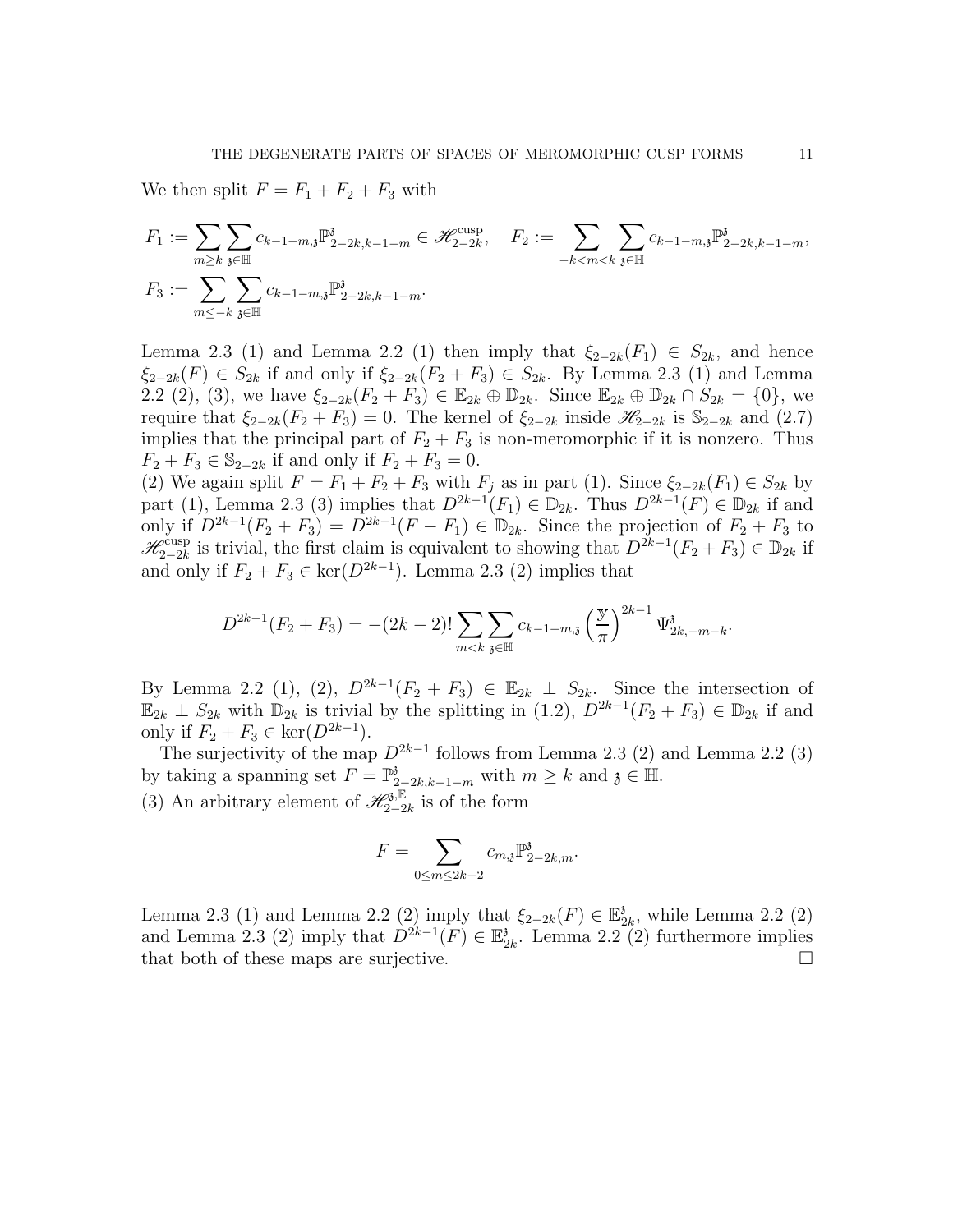### 12 KATHRIN BRINGMANN AND BEN KANE

## 3. INNER PRODUCTS WITH POINCARÉ SERIES

We recall the regularization from [6, Section 3.2] for meromorphic cusp forms. For  $f, g \in \mathbb{S}_{2k}$  with poles at  $\mathfrak{z}_{\ell}(1 \leq \ell \leq r) \in SL_2(\mathbb{Z})\backslash \mathbb{H}$ , we choose a fundamental domain  $\mathcal{F}^*$  such that  $\mathfrak{z}_{\ell} \in \mathcal{F}^*$  (also denoted by  $\mathfrak{z}_{\ell}$ ) all lie in the interior of  $\Gamma_{\mathfrak{z}_{\ell}}\mathcal{F}^*$ .

For an analytic function  $A(\mathbf{s})$  in  $\mathbf{s} = (s_1, \ldots, s_r)$ , denote by  $CT_{\mathbf{s}=\mathbf{0}}A(\mathbf{s})$  the constant term of the meromorphic continuation of  $A(s)$  around  $s = 0$ , and define

$$
\langle f, g \rangle := \mathrm{CT}_{s=0} \left( \int_{\mathrm{SL}_2(\mathbb{Z}) \backslash \mathbb{H}} f(z) H_s(z) \overline{g(z)} y^{2k} \frac{dxdy}{y^2} \right), \tag{3.1}
$$

where

$$
H_{s}(z) = H_{s_1,\ldots,s_r,\mathfrak{z}_1,\ldots,\mathfrak{z}_r}(z) := \prod_{\ell=1}^r h_{s_\ell,\mathfrak{z}_\ell}(z).
$$

Here for  $\mathfrak{z}_{\ell} \in \mathcal{F}^*$  and  $z \in \mathbb{H}$  we set  $h_{s_{\ell},\mathfrak{z}_{\ell}}(z) := r_{\mathfrak{z}_{\ell}}^{2s_{\ell}}(\gamma z)$ , with  $\gamma \in SL_2(\mathbb{Z})$  such that  $\gamma z \in \mathcal{F}^*$ . Note that  $r_{\mathfrak{z}_{\ell}}(\gamma z) \to 0$  as  $z \to \gamma^{-1} \mathfrak{z}_{\ell}$ , so the integral in (3.1) converges for  $\sigma \gg 0$ , where this notation means that for every  $1 \leq \ell \leq r$ ,  $\sigma_{\ell} := \text{Re}(s_{\ell}) \gg 0$ . One can show that the regularization is independent of the choice of fundamental domain. Proceeding as in the proof of [6, Theorem 6.1] a lengthy calculation gives the following lemma.

**Lemma 3.1.** If  $f \in \mathbb{E}_{2k} \oplus \mathbb{D}_{2k}$  and  $F \in \mathcal{H}_{2-2k}$  satisfies  $\xi_{2-2k}(F) = f$ , then for all  $\ell \in \mathbb{Z}$ 

$$
\left\langle \Psi_{2k,\ell}^{\mathfrak{z}},f\right\rangle =\frac{2\pi}{\mathrm{y}}\delta_{\ell\leq -1}c_{F,\mathfrak{z}}^{+}(-\ell-1).
$$

For  $\ell \geq 0$ , we recover the fact that  $\mathbb{E}_{2k} \oplus \mathbb{D}_{2k}$  is orthogonal to cusp forms from Lemma 3.1 and Lemma 2.2 (1). Lemma 3.1 does not yield the value of the inner product between different elements of  $S_{2k}$ . For this we require the Petersson coefficient formula for elliptic Poincaré series. Using the notation in  $(1.1)$ , Petersson [10, Satz 9] proved the following.

**Lemma 3.2.** If  $f \in S_{2k}$ , then for  $n \in \mathbb{N}_0$  we have

$$
\langle f, \Psi_{2k,n}^{\delta} \rangle = \frac{8\pi (2k-2)!n!}{(4\text{y})^{2k} (2k-1+n)!} c_{f,\delta}(n).
$$

In particular, if  $\mathfrak{z} = \mathfrak{z}_1$  and  $f = \Psi_{2k,m}^{32}$  with  $m \in \mathbb{N}_0$ , then

$$
\left\langle \Psi_{2k,m}^{3i}, \Psi_{2k,n}^{3i} \right\rangle = \frac{8\pi (2k-2)!n!}{\left(4\mathbf{y}_1\right)^{2k} \left(2k-1+n\right)!} 2\omega_{32} \left(c_{m,31}^{32}(n) + \delta_{31,32} \delta_{m=n}\right).
$$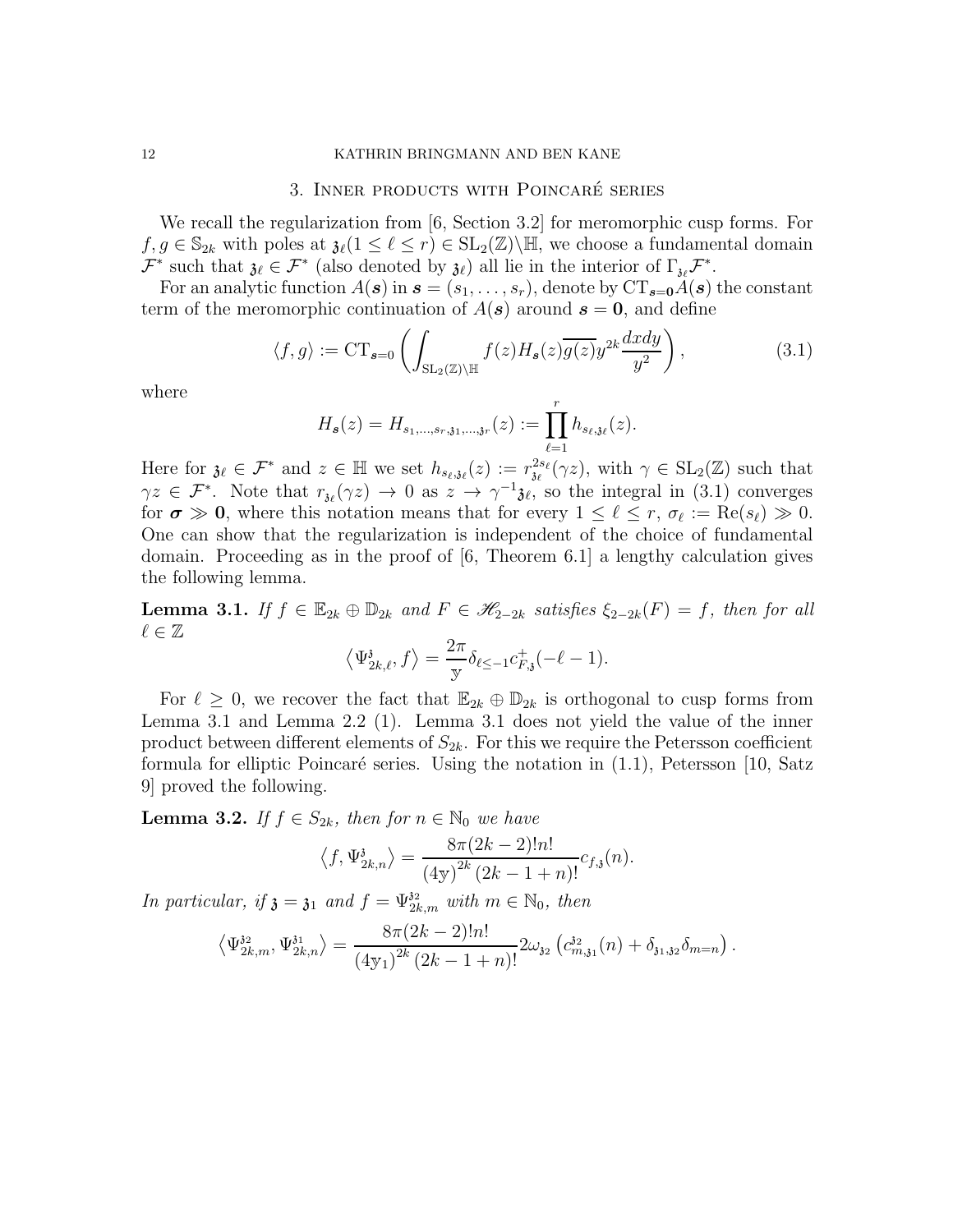## 4. Proof of Theorem 1.1

We are now ready to prove Theorem 1.1.

*Proof of Theorem 1.1.* By Lemma 2.3 (1) and Lemma 2.2, we may assume that  $F =$  $\mathbb{P}_{2-2k,n}^{31}$ ,  $G = \mathbb{P}_{2-2k,m}^{32}$  with  $n, m \notin [0, 2k-2]$ . By Lemma 2.3 (1), (2), changing  $n \mapsto n + 2k - 1$  and  $m \mapsto m + 2k - 1$ , we need to show that

$$
\left\langle \Psi_{2k,m}^{32}, \Psi_{2k,n}^{31} \right\rangle = -\left\langle \Psi_{2k,-n-2k}^{31}, \Psi_{2k,-m-2k}^{32} \right\rangle. \tag{4.1}
$$

After the change of variables, the restrictions on n and m become  $n, m \notin [1-2k, -1]$ . Noting the symmetry in (4.1), we may assume without loss of generality that  $n \geq 0$ , and hence  $\Psi_{2k,n}^{3i}$  is a cusp form by Lemma 2.2 (1). Petersson showed in [10, Satz 8] that  $\Psi_{2k,m}^{3}$  is orthogonal to cusp forms if  $m \leq -1$ . Hence if  $m \leq -2k$ , then both sides of  $(4.1)$  vanish, and we may assume that  $n, m \geq 0$ . Setting  $\mathcal{P} := (4 \text{y}_2)^{1-2k} \mathbb{P}_{2-2k,2k-1+m}^{32}$ , we see by Lemma  $2.3$  (1) that  $(4.1)$  is equivalent to

$$
\left\langle \Psi_{2k,m}^{32}, \Psi_{2k,n}^{31} \right\rangle = -\left\langle \Psi_{2k,-n-2k}^{31}, \xi_{2-2k}(\mathcal{P}) \right\rangle. \tag{4.2}
$$

Since  $m \geq 0$ , Lemma 2.2 (3) implies that  $\Psi_{2k,-m-2k}^{3i} \in \mathbb{D}_{2k}$  and hence we may apply Lemma 3.1 to see that  $(4.2)$  is equivalent to

$$
\left\langle \Psi_{2k,m}^{32},\Psi_{2k,n}^{31}\right\rangle =-\frac{2\pi}{\mathrm{y}_1}c_{\mathcal{P},31}^{+}(2k-1+n)=-\frac{2\pi(4\mathrm{y}_2)^{1-2k}}{\mathrm{y}_1}2\omega_{32}c_{k+m,31}^{32,+}(2k-1+n),
$$

where the last equality follows by recalling from  $(2.7)$  that  $c_{i,i}^{32,+}$  $j_{j,31}^{32,+}(\ell)$  is the  $\ell$ -th coefficient in the elliptic expansion of  $\mathbb{P}_2^{32}$  $\frac{\delta^2}{2-2k,j+k-1}(z)$  around  $\mathfrak{z}_1$  and plugging back in the definition of P. By Lemma 3.2 the right-hand side equals

$$
\frac{8\pi (2k-2)!n!}{(4y_1)^{2k}(2k-1+n)!} \left(c_{m,31}^{32}(n) + \delta_{31,32}\delta_{m=n}\right) = -\frac{2\pi (4y_2)^{1-2k}}{y_1}c_{k+m,31}^{32,+}(2k-1+n).
$$

By Lemma 2.4 (3) with  $m \mapsto m + k$  and  $n \mapsto 2k - 1 + n$ , we have

$$
b_{m+k,31}^{32}(2k-1+n) = -(2k-2)! \left(\frac{y_2}{y_1}\right)^{2k-1} 2\omega_{32} \left(c_{m,31}^{32}(n) + \delta_{31,32} \delta_{m=n}\right). \tag{4.3}
$$

Since  $2k - 1 + n \geq 2k - 1$  due to  $n \geq 0$ , by the definition (2.8) we have

$$
b_{m+k,31}^{32}(2k-1+n) = 2\omega_{32} \frac{(n+2k-1)!}{n!} c_{m+k,31}^{32,+}(2k-1+n).
$$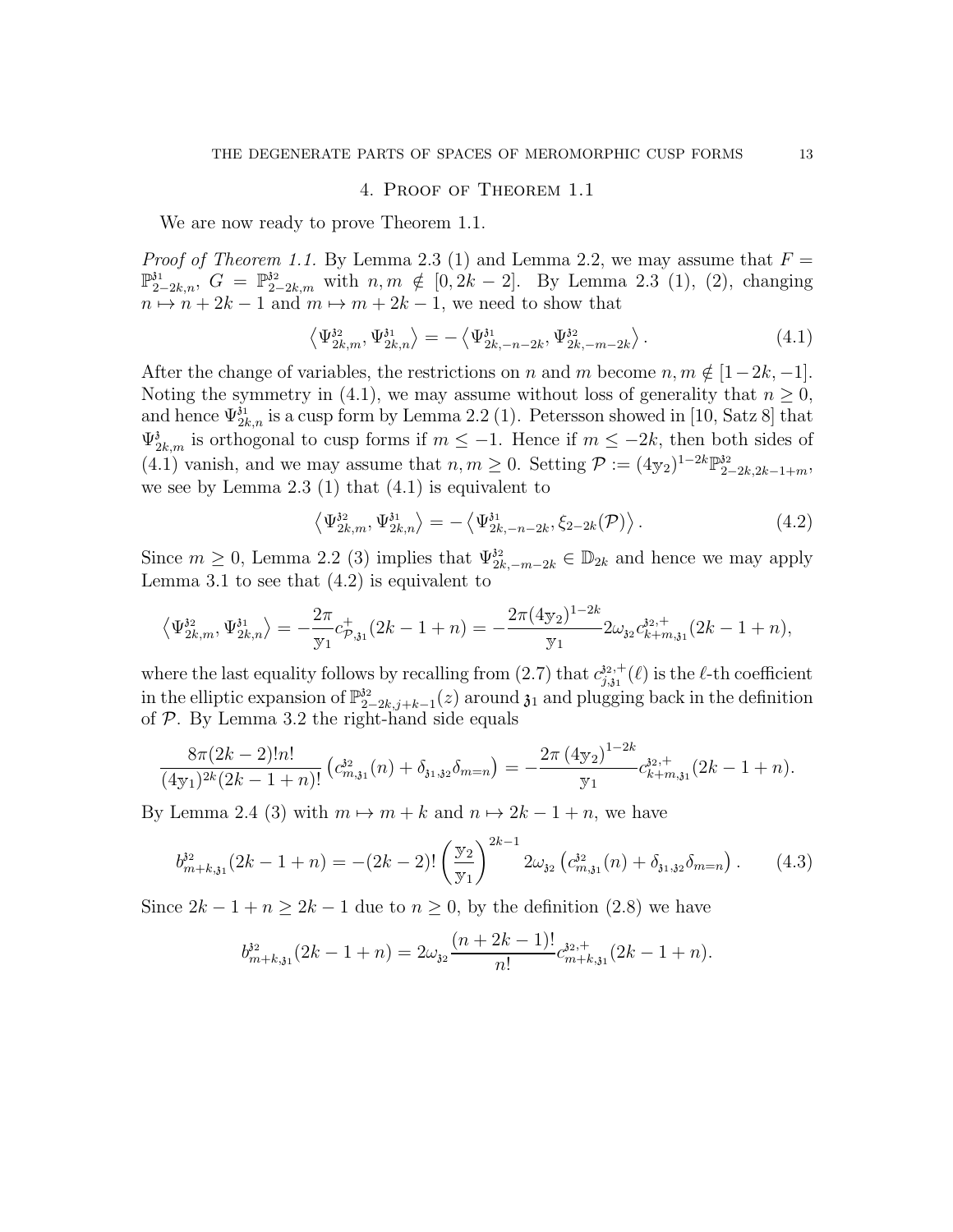Plugging this into (4.3) yields

$$
2\omega_{32} \frac{(n+2k-1)!}{n!} c_{m+k,31}^{32,+} (2k-1+n)
$$
  
= -(2k-2)!  $\left(\frac{y_2}{y_1}\right)^{2k-1} 2\omega_{32} (c_{m,31}^{32}(n) + \delta_{31,32} \delta_{m=n}).$ 

Combining yields the claim.

### 5. Proof of Corollaries 1.2, 1.3, and 1.4, and Proposition 1.5

Theorem 1.1 yields interesting corollaries about orthogonality between different spaces. More precisely, for a space  $Y$ , we investigate, for  $X$  a subspace of  $Y$ 

$$
X^{\perp} = X^{\perp}_Y := \{ f \in Y : [f, g] = 0 \text{ for all } g \in X \} \subseteq Y.
$$

We may omit the dependence on  $Y$  whenever it is clear from the context.

Many natural questions boil down to determining  $X_Y^{\perp}$ . For example, taking  $X = \mathbb{C} f$ to be the space spanned by a fixed f, we see that f is isotropic if and only if  $f \in (\mathbb{C}f)^{\perp}$ . Moreover, note that  $(\mathbb{C}f)^{\perp}_Y = Y$  if and only if  $f \in Y^{\perp}_Y = Y^{\perp}$ . We call  $Y^{\perp}$  the degenerate part of Y. Our first corollary, a formal version of Corollary 1.2, yields an explicit evaluation of the degenerate part of  $\mathbb{D}_{2k}$ .

Corollary 5.1. We have

$$
(\mathbb{D}_{2k})_{\mathbb{D}_{2k}}^{\perp} = D^{2k-1}(\mathbb{S}_{2-2k}).
$$

*Proof.* By Lemma 2.5 (2), for  $g \in \mathbb{D}_{2k}$ , we may choose  $G \in \mathcal{H}_{2-2k}^{\text{cusp}}$  such that  $D^{2k-1}(G) = g$ . Thus  $D^{2k-1}(F) \in (\mathbb{D}_{2k})^{\perp}_{\mathbb{D}_{2k}}$  if and only if for every  $G \in \mathscr{H}_{2-2k}^{\text{cusp}}$  we have  $\langle D^{2k-1}(F), D^{2k-1}(G) \rangle = 0$ . By Theorem 1.1, this is equivalent to  $\langle \xi_{2-2k}(F), \xi_{2-2k}(G) \rangle = 0$  for all  $G \in \mathscr{H}_{2-2k}^{\text{cusp}}$ . From Lemma 2.5 (1), this is equivalent

to  $f := \xi_{2-2k}(F) \in S_{2k}$  being orthogonal to all of  $S_{2k}$ . Since the inner product is positive-definite on  $S_{2k}$ , f is orthogonal to all of  $S_{2k}$  if and only if  $f = 0$ , which holds if and only if  $F \text{ ∈ } \mathbb{S}_{2-2k}$  (because the kernel of  $\xi_{2-2k}$  is the subspace of meromorphic modular forms). Hence  $D^{2k-1}(F) \in (\mathbb{D}_{2k})^{\perp}_{\mathbb{D}_{2k}}$  if and only if  $F \in \mathbb{S}_{2k}$ , which is the statement of Corollary 5.1.

The next corollary is a formal version of Corollary 1.3.

**Corollary 5.2.** We have  $\dim(\mathbb{D}_{2k}/(\mathbb{D}_{2k})_{\mathbb{D}_{2k}}) = \dim(S_k)$  and  $\langle \cdot, \cdot \rangle$  is positive-definite on  $\mathbb{D}_{2k}/(\mathbb{D}_{2k})_{\mathbb{D}_{2k}}^{\perp}$ .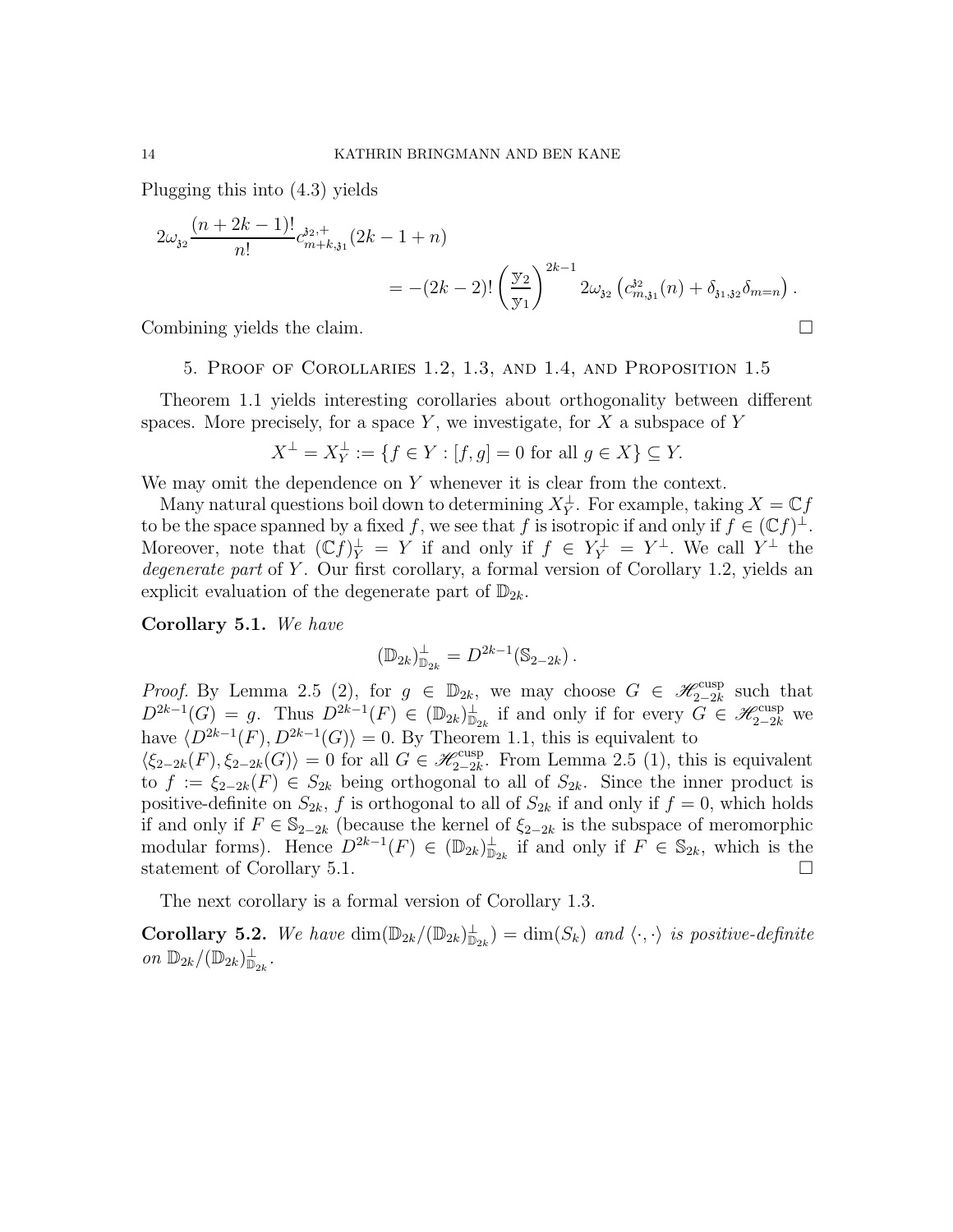*Proof.* By Lemma 2.5 (2), for  $f \in \mathbb{D}_{2k}$  there exists  $F \in \mathscr{H}_{2-2k}^{\text{cusp}}$  such that  $D^{2k-1}(F) =$ f. Setting  $f := \xi_{2-2k}(F) \in S_{2k}$ , Theorem 1.1 implies that

$$
\langle f, f \rangle = \langle f, D^{2k-1}(F) \rangle = -\frac{(2k-2)!^2}{(4\pi)^{4k-2}} \langle \xi_{2-2k}(F), \mathbf{f} \rangle = \langle \mathbf{f}, \mathbf{f} \rangle.
$$

Since the inner product is positive-definite on  $S_{2k}$ ,  $\langle f, f \rangle \geq 0$ , with equality if and only if  $f = 0$ . Since  $f = 0$  is equivalent to  $f \in (\mathbb{D}_{2k})^{\perp}_{\mathbb{D}_{2k}}$  by Corollary 5.1, the inner product is positive-definite on  $\mathbb{D}_{2k}/(\mathbb{D}_{2k})^{\perp}_{\mathbb{D}_{2k}}$ . If  $f_1,\ldots,f_d$  form an orthogonal basis of  $S_{2k}$  and  $F_1, \ldots, F_d \in \mathscr{H}_{2-2k}^{\text{cusp}}$  satisfy  $\xi_{2-2k}(F_d) = \mathbb{f}_d$ , then Theorem 1.1 and Lemma 2.5 (2) imply that  $f_1 := D^{2k-1}(F_1), \ldots, f_d := D^{2k-1}(F_d)$  form an orthogonal basis of  $\mathbb{D}_{2k}$   $(\mathbb{D}_{2k})_{\mathbb{D}_{2k}}^{\perp}$ . The dimensions hence coincide.

We next use Theorem 1.1 to evaluate  $(\mathbb{S}_2^3)$  $\frac{\partial}{\partial k}\Big|_Y^{\perp}$  for certain Y. In order to prove Corollary 1.4, we first require the following corollary.

## Corollary 5.3.

(1) For any  $\rho \in \mathbb{H}$  we have

$$
(\mathbb{S}_{2k}^{\mathfrak{z}})_{\mathbb{D}_{2k}^{\rho}}^{\perp} = \left\{ f \in D^{2k-1} \left( \mathbb{S}_{2-2k}^{\rho} \right) : f = D^{2k-1}(F) \text{ with } F \in \mathbb{S}_{2-2k}^{\rho}, \ p_{\mathfrak{F}_{2-2k}(F),\mathfrak{z}}(z) = 0 \right\}.
$$

(2) We have

$$
\left(\mathbb{S}^3_{2k}\right)^{\perp}_{\mathbb{D}_{2k}} = \left\{ f \in D^{2k-1}\left(\mathbb{S}^3_{2-2k}\right) : f = D^{2k-1}(F) \text{ with } F \in \mathbb{S}^{\varrho}_{2-2k}, \ p_{\mathfrak{F}_{2-2k}(F),\mathfrak{z}}(z) = 0 \right\}.
$$

*Proof.* (1) Note first that if  $f \in (\mathbb{S}_2^3)$  $\mathcal{L}_{2k}^{\delta}$ , then in particular  $f \in (\mathbb{D}_{2k}^{\delta})$  $\partial_{2k}^{\delta}\big)^{\perp}_{\mathbb{D}_{2k}^{\varrho}}$ . We claim that  $f \in (\mathbb{D}_{2k})^{\perp}_{\mathbb{D}_{2k}^{\varrho}}$ , which by Corollary 5.1 implies that  $f \in D^{2k-1}(\mathbb{S}_{2k}^{\varrho})$  $_{2-2k}^{\varrho}).$ 

In order to show that  $f \in (\mathbb{D}_{2k})^{\perp}_{\mathbb{D}_{2k}^{\rho}}$ , we claim that there is a set of representatives  $f_1, \ldots, f_d \in \mathbb{D}_{2k}^3$  which form an orthogonal basis of  $\mathbb{D}_{2k}/(\mathbb{D}_{2k})_{\mathbb{D}_{2k}}^{\perp}$ , where  $d = \dim_{\mathbb{C}}(S_{2k})$ . If this is the case, then for  $f \in (\mathbb{D}_{2k}^{3})$  $\binom{\delta}{2k} \mathbb{D}^{\ell}_{2k}$  we have  $\langle f, f_j \rangle = 0$  for all  $1 \leq j \leq d$ . Since  $\langle f, f_j + g \rangle = \langle f, f_j \rangle$  for every  $g \in \mathbb{D}_{2k}^{\perp}$ , we see that this implies that f is orthogonal to all of  $\mathbb{D}_{2k}$  if there is indeed such an orthogonal basis  $f_1, \ldots, f_d$ . To prove the existence of the basis elements  $f_1, \ldots, f_d$ , note that by Lemma 2.2,  $S_{2k}$ is spanned by  $\Psi_{2k,n}^{\delta}$  with  $n \in N_0$ . Thus there exists an orthogonal basis  $g_1, \ldots, g_d$  of  $S_{2k}$  and some  $c_{j,n} \in \mathbb{C}$  (with only finitely many non-zero)  $g_j = \sum_{n \geq 0} c_{j,n} \Psi_{2k,n}^{\delta}$ . By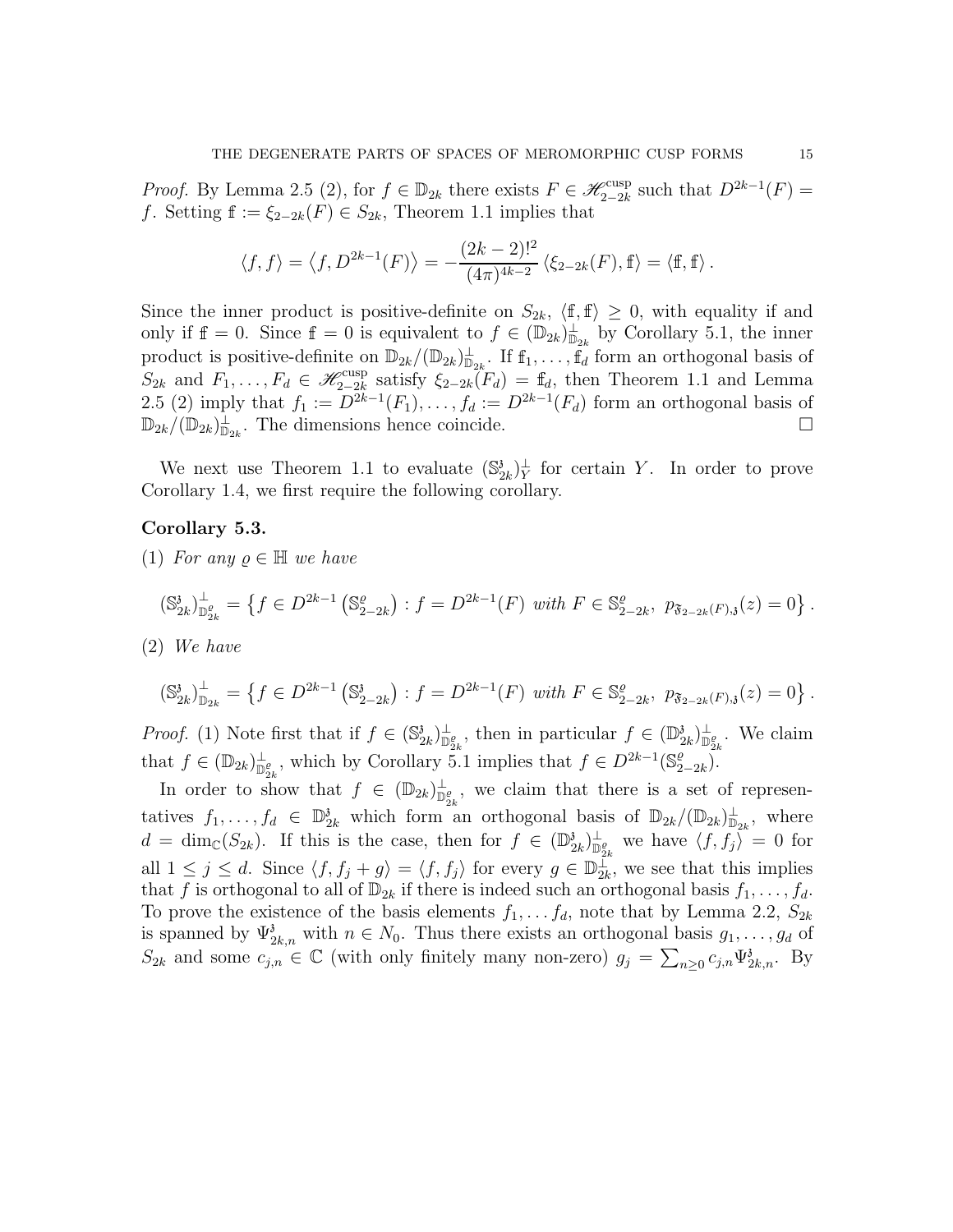Lemma  $2.3$  (1), we have

$$
g_j = \xi_{2-2k} \left( (4\mathbf{y})^{1-2k} \sum_{n \geq 0} \overline{c_{j,n}} \mathbb{P}^{\mathfrak{z}}_{2-2k,-n-1} \right).
$$

We then set

$$
f_j := D^{2k-1} \left( (4\mathbf{y})^{1-2k} \sum_{n \geq 0} \overline{c_{j,n}} \mathbb{P}^{\mathfrak{z}}_{2-2k,-n-1} \right).
$$

By Theorem 1.1,

$$
\langle f_j, f_\ell \rangle = -\frac{(2k-2)!^2}{(4\pi)^{4k-2}} \langle g_\ell, g_j \rangle,
$$

and we see that  $f_1, \ldots, f_d$  is hence an orthogonal basis. We therefore conclude that  $f \in (\mathbb{D}_2^3)$  $\mathcal{L}_{2k}^{\delta}$   $\bigcup_{\substack{p=0 \ p_{2k}}}^{\infty}$  if and only if  $f \in (\mathbb{D}_{2k})^{\perp}_{\mathbb{D}_{2k}^{\rho}}$ , which by Corollary 5.1 is equivalent to  $f \in$  $D^{2k-1}(\mathbb{S}_{2-2k})$ . We thus assume that  $f \in D^{2k-1}(\mathbb{S}_{2-2k})$  and since  $D^{2k-1}(\mathbb{S}_{2-2k})$  is orthogonal to cusp forms by [10, Satz 8], we see that  $f = D^{2k-1}(F) \in (\mathbb{S}_2^3)$  $\sum_{k=2k}^{3} \frac{1}{\log_2 k}$  if and only if  $f \in (\mathbb{E}_2^3)$  $2_k$ )<sup> $\perp$ </sup> $D_{2k}^e$ . It remains to show that  $p_{\mathfrak{F}_{2-2k}(F),\mathfrak{z}} = 0$  if  $f = D^{2k-1}(F)$ <sup>r</sup> $\in (\mathbb{E}_2^3)$  $\frac{3}{2k}$ ) $\frac{1}{\mathbb{D}_{2k}^{\varrho}}$ . Since  $f = D^{2k-1}(F)$ , Lemma 2.1 (2) implies that  $f = \frac{(2k-2)!}{(4\pi)^{2k-1}}$  $\frac{(2k-2)!}{(4\pi)^{2k-1}}\xi_{2-2k}(\mathfrak{F}_{2-2k}(F))$  . Lemma 3.1 then gives that for  $1 - 2k \le n \le -1$ 

$$
\left\langle \Psi_{2k,n}^{\mathfrak{z}},f\right\rangle =0 \tag{5.1}
$$

if and only if

$$
c_{\mathfrak{F}_{2-2k}(F),\mathfrak{z}}^{+}(-n-1) = 0. \tag{5.2}
$$

This holds for every  $1 - 2k \le n \le -1$  if and only if  $p_{\mathfrak{F}_{2-2k}(F),\mathfrak{z}}(z) = 0$ . (2) Analogously to (1), since  $f \in (\mathbb{S}_2^3)$  $(\mathbb{D}_{2k}^{\mathbf{i}})_{\mathbb{D}_{2k}}^{\perp}$ , we have  $f \in (\mathbb{D}_{2k}^{\mathbf{i}})$  $\sum_{k=2k}^{3}\frac{1}{2k}$ . Since there exists an orthogonal basis  $f_1, \ldots, f_d \in \mathbb{D}_2^3$  $\mathcal{L}_{2k}$  of  $\mathbb{D}_{2k}/(\mathbb{D}_{2k})_{\mathbb{D}_{2k}}^{\perp}$ , we again conclude that  $f \in$  $D^{2k-1}(\mathbb{S}_{2-2k})$  by Corollary 5.1. The equivalence between (5.1) and (5.2) then yields the claim.  $\square$ 

We are now ready to prove the following formal version of Corollary 1.4.

**Corollary 5.4.** The quotient spaces  $\mathbb{S}^3_2$  $_{2k}^{\mathfrak z}/\mathbb S_{2k}^{\mathfrak z,\perp}$  $_{2k}^{\mathfrak{z},\perp}$  and  $\mathbb{D}_{2k}/(\mathbb{S}_2^3)$  $\partial_{2k}^{\delta}\big)_{\mathbb{D}_{2k}}^{\bot}$  are finite-dimensional.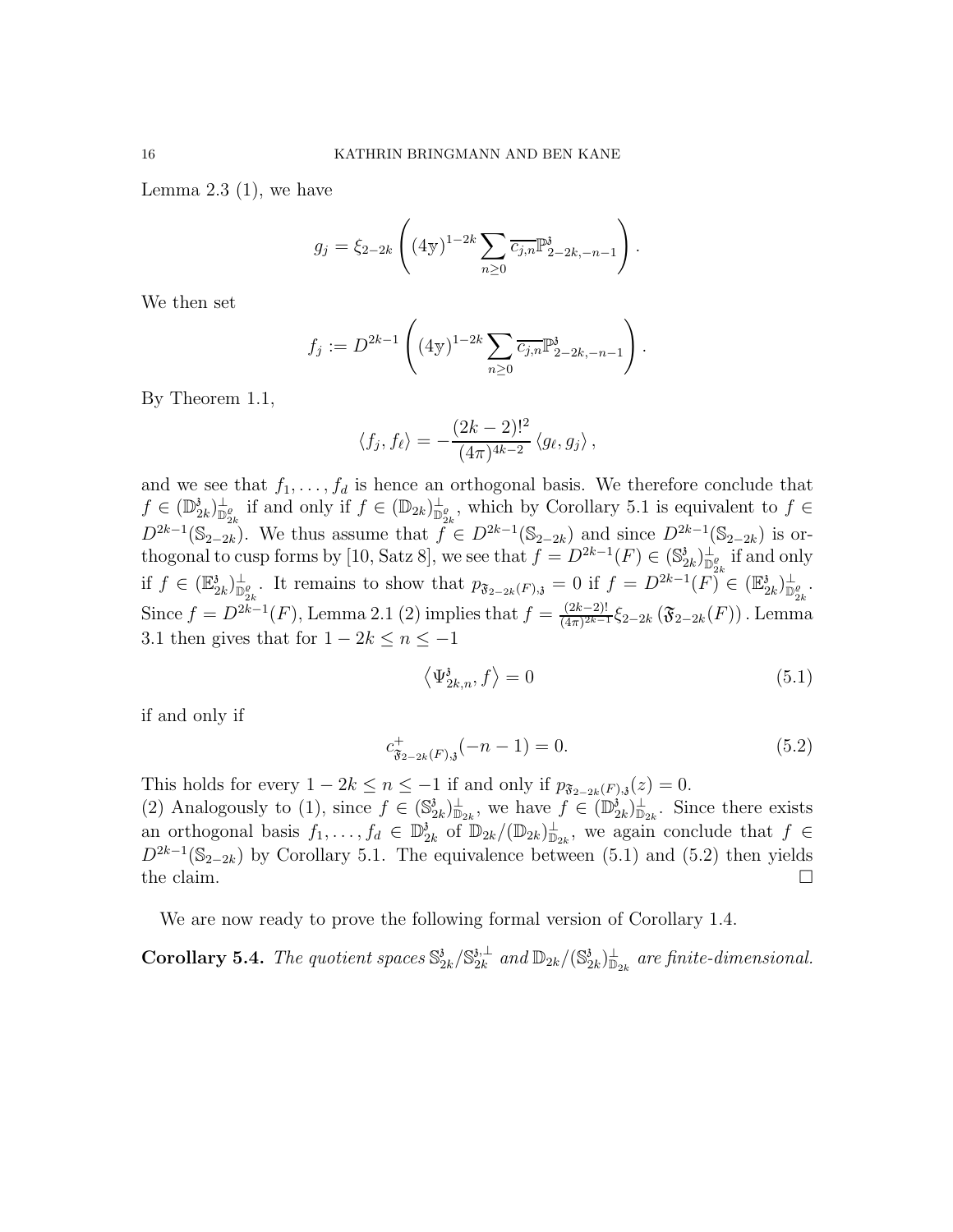Proof. We note that we have the orthogonal splittings

$$
\mathbb{S}_{2k}^{\mathfrak{z}} = S_{2k} \perp \left( \mathbb{E}_{2k}^{\mathfrak{z}} \oplus \mathbb{D}_{2k}^{\mathfrak{z}} \middle/ \left( \mathbb{S}_{2k}^{\mathfrak{z}} \right)_{\mathbb{D}_{2k}^{\mathfrak{z}}}^{\perp} \right) \perp \left( \mathbb{S}_{2k}^{\mathfrak{z}} \right)_{\mathbb{D}_{2k}^{\mathfrak{z}}}^{\perp},
$$
  

$$
\mathbb{S}_{2k}^{\mathfrak{z}} = S_{2k} \perp \left( \mathbb{E}_{2k}^{\mathfrak{z}} \oplus \mathbb{D}_{2k}^{\mathfrak{z}} \right) / \left( \mathbb{S}_{2k}^{\mathfrak{z}} \right)_{\mathbb{S}_{2k}^{\mathfrak{z}}}^{\perp} \perp \left( \mathbb{S}_{2k}^{\mathfrak{z}} \right)_{\mathbb{S}_{2k}^{\mathfrak{z}}}^{\perp}.
$$

Since  $(\mathbb{S}_2^3)$  $\frac{3}{2k}$ ) $\frac{1}{\mathbb{D}^3_{2k}} \subseteq (\mathbb{S}^3_2)$  $(\frac{\delta}{2k})_{\mathbb{S}_{2k}^{\delta}}^{\perp}$ , we have

$$
\dim_{\mathbb{C}}\left((\mathbb{E}_{2k}^{\mathfrak{z}}\oplus\mathbb{D}_{2k}^{\mathfrak{z}})\bigg/\left(\mathbb{S}_{2k}^{\mathfrak{z}}\right)_{\mathbb{S}_{2k}^{\mathfrak{z}}}^{\perp}\right)\leq\dim_{\mathbb{C}}\left(\mathbb{E}_{2k}^{\mathfrak{z}}\oplus\mathbb{D}_{2k}^{\mathfrak{z}}\right/\left(\mathbb{S}_{2k}^{\mathfrak{z}}\right)_{\mathbb{D}_{2k}^{\mathfrak{z}}}^{\perp}\right).
$$

To show that  $\mathbb{S}^3_2$  $\frac{3}{2k}/(\mathbb{S}_2^3)$  ${}^{\delta}_{2k}\big)^{\perp}_{\mathbb{S}^{\delta}_{2k}}$  is finite-dimensional, it therefore suffices to show that  $\mathbb{E}_{2k}^{\mathfrak{z}} \oplus \mathbb{D}_{2}^{\mathfrak{z}}$  $\frac{3}{2k}/(\mathbb{S}^3_2)$  $\binom{\delta}{2k} \mathbb{D}^{\delta}_{2k}$  is finite-dimensional. Since

$$
\mathbb{E}_{2k}^{\mathfrak{z}}=\bigoplus_{n=1-2k}^{-1}\mathbb{C}\Psi_{2k,n}^{\mathfrak{z}},
$$

we see directly that  $\mathbb{E}_{\zeta}^3$  $\frac{3}{2k}$  is finite-dimensional and we only need to show that  $\mathbb{D}_2^3$  $\frac{3}{2k}/(\mathbb{S}^3_2)$  $_{2k}^{3}\rangle_{\mathbb{D}_{2k}^{3}}^{\perp}$  is finite-dimensional. By Corollary 5.3 (1), we have

$$
(\mathbb{S}_{2k}^{\mathfrak{z}})_{\mathbb{D}_{2k}^{\mathfrak{z}}}^{\perp} = \left\{ f \in D^{2k-1} \left( \mathbb{S}_{2-2k}^{\mathfrak{z}} \right) : f = D^{2k-1}(F), \ F \in \mathbb{S}_{2-2k}^{\varrho}, p_{\mathfrak{F}_{2-2k}(F), \mathfrak{z}}(z) = 0 \right\} =: \mathbb{J}_{2k, \mathfrak{z}}^{\mathfrak{z}}.
$$

By taking the intermediary quotient with  $(\mathbb{D}_2^3)$  $\sum_{k=2k}^{3} \big|_{\mathbb{D}_{2k}^3}^{\perp}$ , we have

$$
\dim_{\mathbb{C}}\left(\mathbb{D}^3_{2k}\Big/\mathbb{J}^3_{2k,\mathfrak{z}}\right)=\dim_{\mathbb{C}}\left(\mathbb{D}^3_{2k}\Big/\left(\mathbb{D}^3_{2k}\right)^\perp_{\mathbb{D}^3_{2k}}\right)+\dim_{\mathbb{C}}\left(\left(\mathbb{D}^3_{2k}\right)^\perp_{\mathbb{D}^3_{2k}}\Big/\mathbb{J}^3_{2k,\mathfrak{z}}\right).
$$

Since  $(\mathbb{D}_{2k})_{\mathbb{D}_{2k}}^{\perp} \cap \mathbb{D}_{2k}^{\mathfrak{z}} \subseteq (\mathbb{D}_{2k}^{\mathfrak{z}})$  $(\frac{\delta}{2k})^{\perp}_{\mathbb{D}_{2k}^{\delta}}$ , we have

$$
\dim_{\mathbb{C}}\left(\mathbb{D}^3_{2k}\Big/\left(\mathbb{D}^3_{2k}\right)^{\perp}_{\mathbb{D}^3_{2k}}\right)\leq \dim_{\mathbb{C}}\left(\mathbb{D}_{2k}\Big/\left(\mathbb{D}_{2k}\right)^{\perp}_{\mathbb{D}_{2k}}\right)=\dim_{\mathbb{C}}\left(S_{2k}\right)
$$

is finite (and indeed, the proof of Corollary 5.3 (1) implies that the dimensions agree).

Finally, as shown in Corollary 5.3 (1),  $(\mathbb{D}_2^3)$  $\binom{\mathfrak{z}}{2k}^{\mathfrak{z}}_{2k}=\overline{D^{2k-1}}(\mathbb{S}^{\mathfrak{z}}_2)$  $\lambda_{2-2k}^{\delta}$  and we see that

$$
\dim_{\mathbb{C}}\left((\mathbb{D}^3_{2k})^\perp_{\mathbb{D}^3_{2k}}\left/\mathbb{J}^3_{2k,\mathfrak{z}}\right.\right)=\dim_{\mathbb{C}}\left(D^{2k-1}\left(\mathbb{S}^3_{2-2k}\right)\left/\mathbb{J}^3_{2k,\mathfrak{z}}\right)\leq 2k-1
$$

because the polynomial part is a polynomial of degree at most  $2k-2$  and hence there are at most  $2k - 1$  linearly-independent possible polynomial parts. We therefore conclude that  $\mathbb{S}^3_2$  $\frac{3}{2k}/(\mathbb{S}_2^3)$  $\binom{3}{2k}_{\mathbb{S}_{2k}^3}$  is finite-dimensional.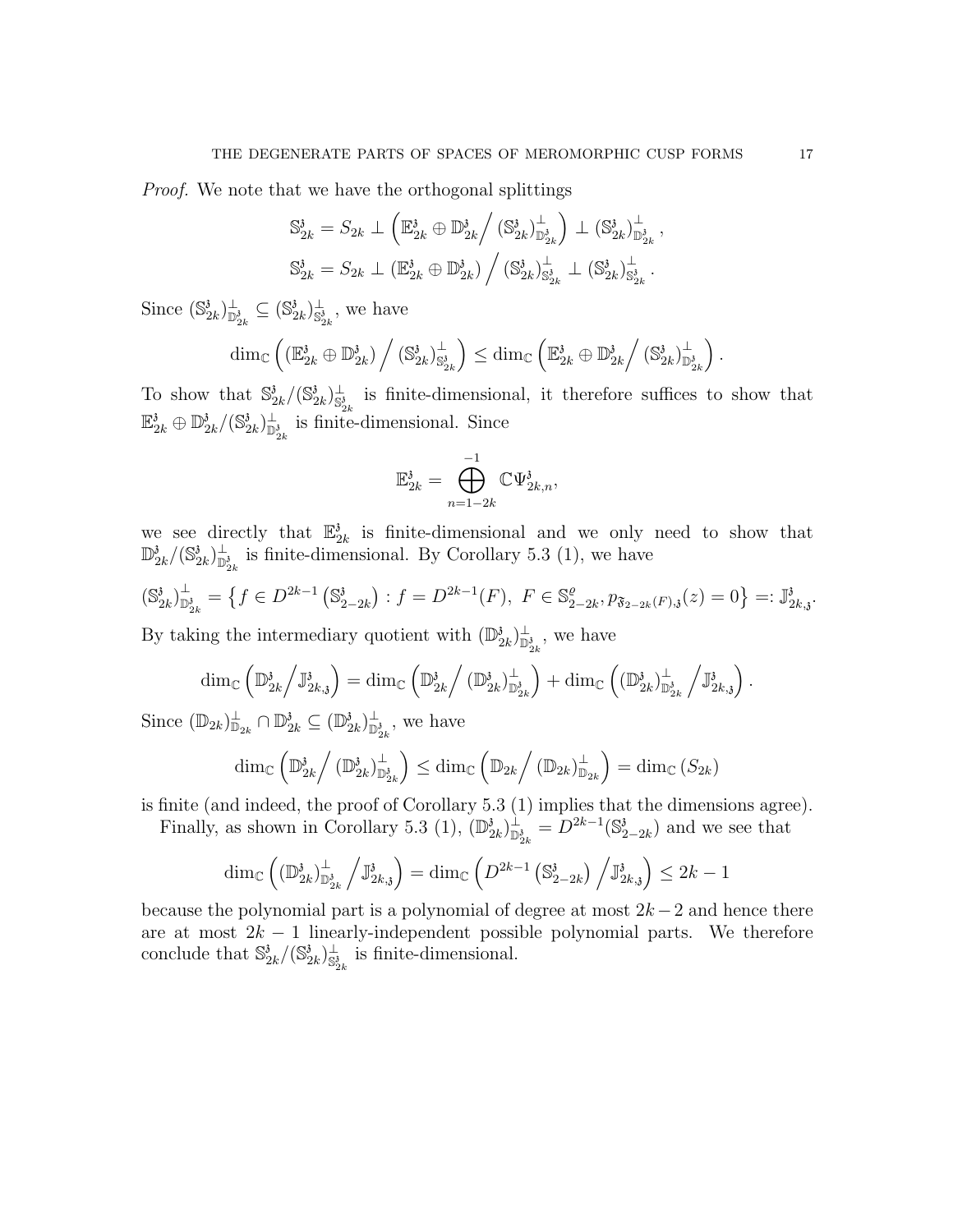The argument that  $\mathbb{D}_{2k}/(\mathbb{S}_2^3)$  $\left( \frac{3}{2k}\right) _{\mathbb{D}}^{\mathbb{L}}$  $\sum_{\mathbb{D}_{2k}}^{\mathbb{L}}$  is finite-dimensional is similar. By Corollary 5.3 (2)  $(\mathbb{S}^3_2)$  $\left( \frac{3}{2k}\right) _{\mathbb{D}}^{\bot }$  $\mathbb{D}_{2k}^{\perp} = \left\{ f \in D^{2k-1}(\mathbb{S}_{2-2k}) : f = D^{2k-1}(F), \ F \in \mathbb{S}_{2-2k}, p_{\mathfrak{F}_{2-2k}(F),\mathfrak{z}}(z) = 0 \right\} =: \mathbb{J}_{2k,\mathfrak{z}}.$ Thus we want to show that  $\mathbb{D}_{2k}/\mathbb{J}_{2k,j}$  is finite-dimensional. By taking the intermediary quotient with  $(\mathbb{D}_{2k})_{\mathbb{D}_{2k}}^{\perp} = D^{2k-1}(\mathbb{S}_{2-2k})$  (using Corollary 5.1), we have

$$
\dim_{\mathbb{C}}\left(\mathbb{D}_{2k}\Big/\mathbb{J}_{2k,\mathfrak{z}}\right)=\dim_{\mathbb{C}}\left(\mathbb{D}_{2k}/\left(\mathbb{D}_{2k}\right)_{\mathbb{D}_{2k}}^{\perp}\right)+\dim_{\mathbb{C}}\left(D^{2k-1}\left(\mathbb{S}_{2-2k}\right)\Big/\mathbb{J}_{2k,\mathfrak{z}}\right).
$$

By Corollary 5.2, we have

 $\dim_\mathbb{C}\left( \mathbb{D}_{2k}\right/ (\mathbb{D}_{2k})_{\mathbb{D}^{\bot}}^{\bot}$  $\mathbb{D}_{2k}^{\perp} \Big) = \dim_\mathbb{C} \left( S_{2k} \right) < \infty, \qquad \dim_\mathbb{C} \left( D^{2k-1} \left( \mathbb{S}_{2-2k} \right) \Big/ \mathbb{J}_{2k, \mathfrak{z}} \right) \leq 2k-1.$ 

because the polynomial part has at most  $2k - 1$  linearly-independent choices.  $\Box$ 

We next investigate to what extent the restriction  $\xi_{2-2k}(F), \xi_{2-2k}(G) \in \mathbb{D}_{2k} \perp S_{2k}$ is necessary in Theorem 1.1. We begin by reducing the first statement of Proposition 1.5 to the second statement in Proposition 1.5.

**Lemma 5.5.** If Theorem 1.1 were to hold for arbitrary  $F, G \in \mathscr{H}_{2-2k}$  with  $\xi_{2-2k}(F) \in$  $\mathbb{E}_{2k}$  and  $\xi_{2-2k}(G) \in S_{2k}$ , then  $\mathbb{D}_{2k}$  would be orthogonal to  $\mathbb{E}_{2k}$ .

*Proof.* By Lemma 2.5 (3), for every  $F \in \mathscr{H}_{2-2k}^{\mathbb{E}}$  we have  $\xi_{2-2k}(F) \in \mathbb{E}_{2k}$ , and by Lemma 2.5 (1) for every  $G \in \mathscr{H}_{2-2k}^{\text{cusp}}$  we have  $\xi_{2-2k}(G) \in S_{2k}$ . Since the spaces  $\mathbb{E}_{2k}$ and  $S_{2k}$  are orthogonal by definition, the extension of Theorem 1.1 implies that

$$
0 = \langle \xi_{2-2k}(F), \xi_{2-2k}(G) \rangle = -\frac{(4\pi)^{4k-2}}{(2k-2)!^2} \langle D^{2k-1}(G), D^{2k-1}(F) \rangle.
$$
 (5.3)

Let  $f \in \mathbb{E}_{2k}$  and  $g \in \mathbb{D}_{2k}$  be given. By the surjectivity in Lemma 2.5 (3), there exists  $F \in \mathscr{H}_{2-2k}^{\mathbb{E}}$  such that  $D^{2k-1}(F) = f$ , while the surjectivity in Lemma 2.5 (2) implies that there exists  $G \in \mathscr{H}_{2-2k}^{\text{cusp}}$  with  $D^{2k-1}(G) = g$ . Plugging this into (5.3), we have

$$
\langle f, g \rangle = \langle D^{2k-1}(G), D^{2k-1}(F) \rangle = \frac{(2k-2)!^2}{(4\pi)^{4k-2}} \langle \xi_{2-2k}(F), \xi_{2-2k}(G) \rangle = 0.
$$

We finally compute the space orthogonal to all of  $\mathbb{E}_{2k}$ , yielding the second claim in Proposition 1.5.

Proposition 5.6. We have

$$
(\mathbb{E}_{2k})_{\mathbb{S}_{2k}}^{\perp} = S_{2k}.
$$

In particular,

$$
(\mathbb{E}_{2k})_{\mathbb{D}_{2k}}^{\perp} = (\mathbb{E}_{2k})_{\mathbb{E}_{2k}}^{\perp} = \mathbb{S}_{2k}^{\perp} = \{0\},\
$$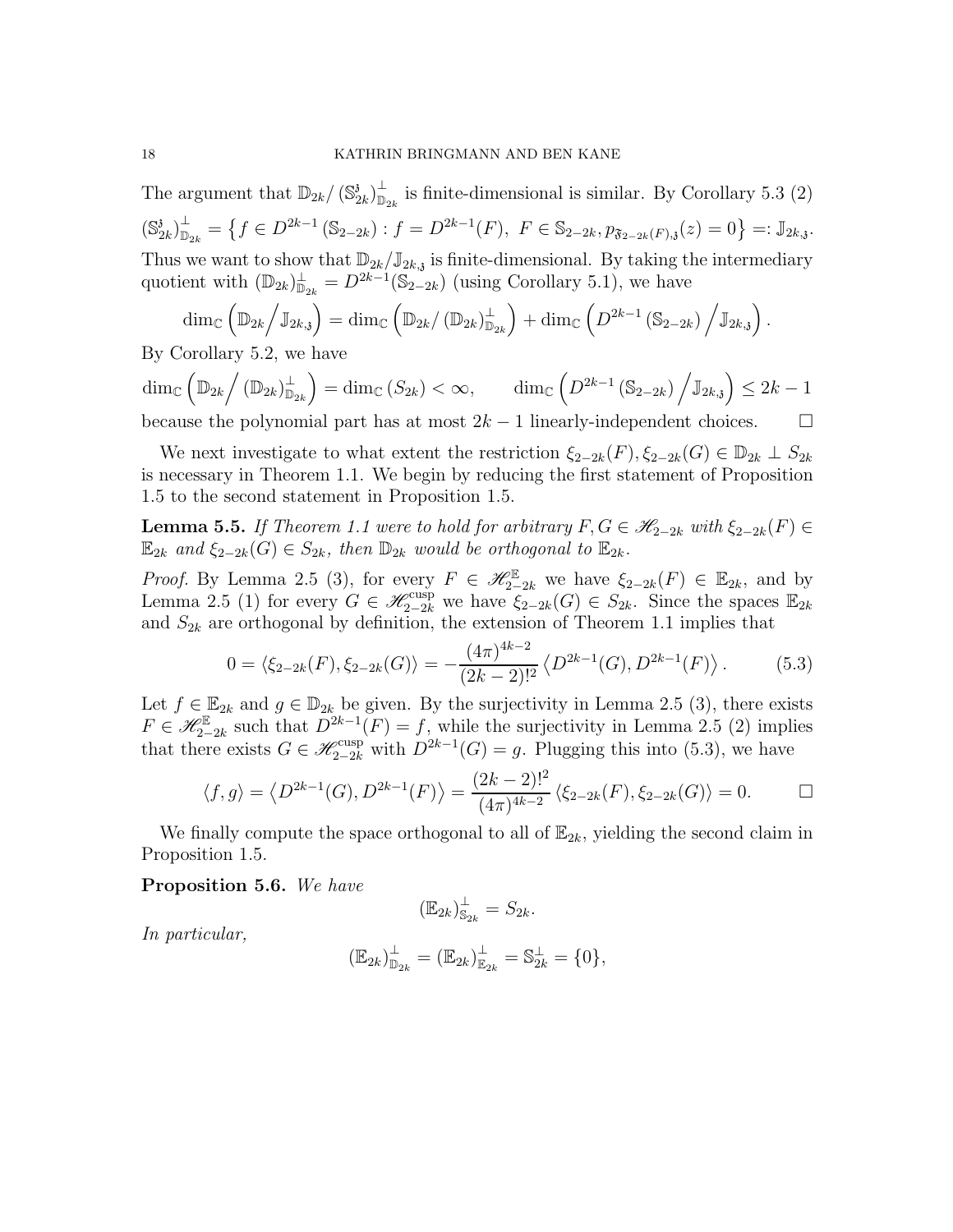and the spaces  $\mathbb{E}_{2k}$ ,  $\mathbb{E}_{2k} \oplus \mathbb{D}_{2k}$ , and  $\mathbb{S}_{2k}$  are hence non-degenerate.

*Proof.* Suppose for contradiction that  $f \in \mathbb{E}_{2k} \oplus \mathbb{D}_{2k}$  is orthogonal to  $\mathbb{E}_{2k}$  and let F be given such that  $\xi_{2-2k}(F) = f$ . By Lemma 3.1 with  $\ell = -1$ , we have

$$
c_{F,\mathfrak{z}}^+(0)=0
$$

for every  $\lambda \in \mathbb{H}$ . Let  $\lambda$  be any point at which F does not have a singularity. Then taking  $z \rightarrow \mathfrak{z}$  in the elliptic expansion (2.2) and using [5, Lemma 5.4], we have

$$
F(\mathfrak{z}) = (\mathfrak{z} - \overline{\mathfrak{z}})^{2k-2} c_{F,\mathfrak{z}}^{+}(0) = 0.
$$

We conclude that  $F(\mathfrak{z}) = 0$  at  $\mathfrak{z} \in \mathbb{H}$  where F does not have a singularity. Then  $f = \xi_{2-2k}(F)$  satisfies  $f(\mathfrak{z}) = 0$  for all  $\mathfrak{z}$  where F does not have a pole. Since f is meromorphic, we conclude that  $f = 0$ . Therefore  $(\mathbb{E}_{2k})_{\mathbb{S}}^{\perp}$  $S_{2k}^{\perp} = S_{2k}$ . Finally, if  $f \in S_{2k}^{\perp}$ , then in particular  $f \in (\mathbb{E}_{2k})_{\mathbb{S}_{2k}}^{\perp} = S_{2k}$ . Since  $S_{2k}$  is positive-definite,  $\mathbb{S}_{2k}^{\perp} = \{0\}$ .  $\Box$ 

## **REFERENCES**

- [1] R. Borcherds, Automorphic forms with singularities on Grassmannians, Invent. Math. 132 (1998), 491–562.
- [2] K. Bringmann, N. Diamantis, and S. Ehlen, Regularized inner products and errors of modularity, Int. Math. Res. Not. 2017 (2017), 7420–7458.
- [3] K. Bringmann, A. Folsom, K. Ono, and L. Rolen, Harmonic Maass forms and mock modular forms: theory and applications, AMS Colloquium Series (2017).
- [4] K. Bringmann, P. Jenkins, and B. Kane, Differential operators on polar harmonic Maass forms and elliptic duality, Q. J. Math. 70 (2019), 1181–1207.
- [5] K. Bringmann and B. Kane, An extension of Rohrlich's Theorem to the j-function, Forum Math. Sigma 8 (2019), 1–33.
- [6] K. Bringmann, B. Kane, and A. von Pippich, Regularized inner products of meromorphic modular forms and higher Green's Functions, Communications in Contemporary Mathematics 21 (2019), 1850029.
- [7] J. Harvey and G. Moore, Algebras, BPS states, and strings, Nuclear Phys. B 463 (1996), 315–368.
- [8] H. Petersson, Uber eine Metrisierung der ganzen Modulformen, Jahresbericht der Deutschen Mathematiker-Vereinigung 49 (1939), 49–75.
- [9] H. Petersson, Einheitliche Begründung der Vollständigkeitssätze für die Poincaréschen Reihen von reeller Dimension bei beliebigen Grenzkreisgruppen von erster Art Abh. Math. Sem. Univ. Hmbg. 14 (1941), 22–60.
- [10] H. Petersson, Über automorphe Orthogonalfunktionen und die Konstruktion der automorphen Formen von positiver reeller Dimension, Math. Ann. 127 (1954), 33-81.
- [11] D. Zagier, The Rankin–Selberg method for automorphic functions which are not of rapid decay, J. Fac. Sci Tokyo 28 (1982), 415–438.